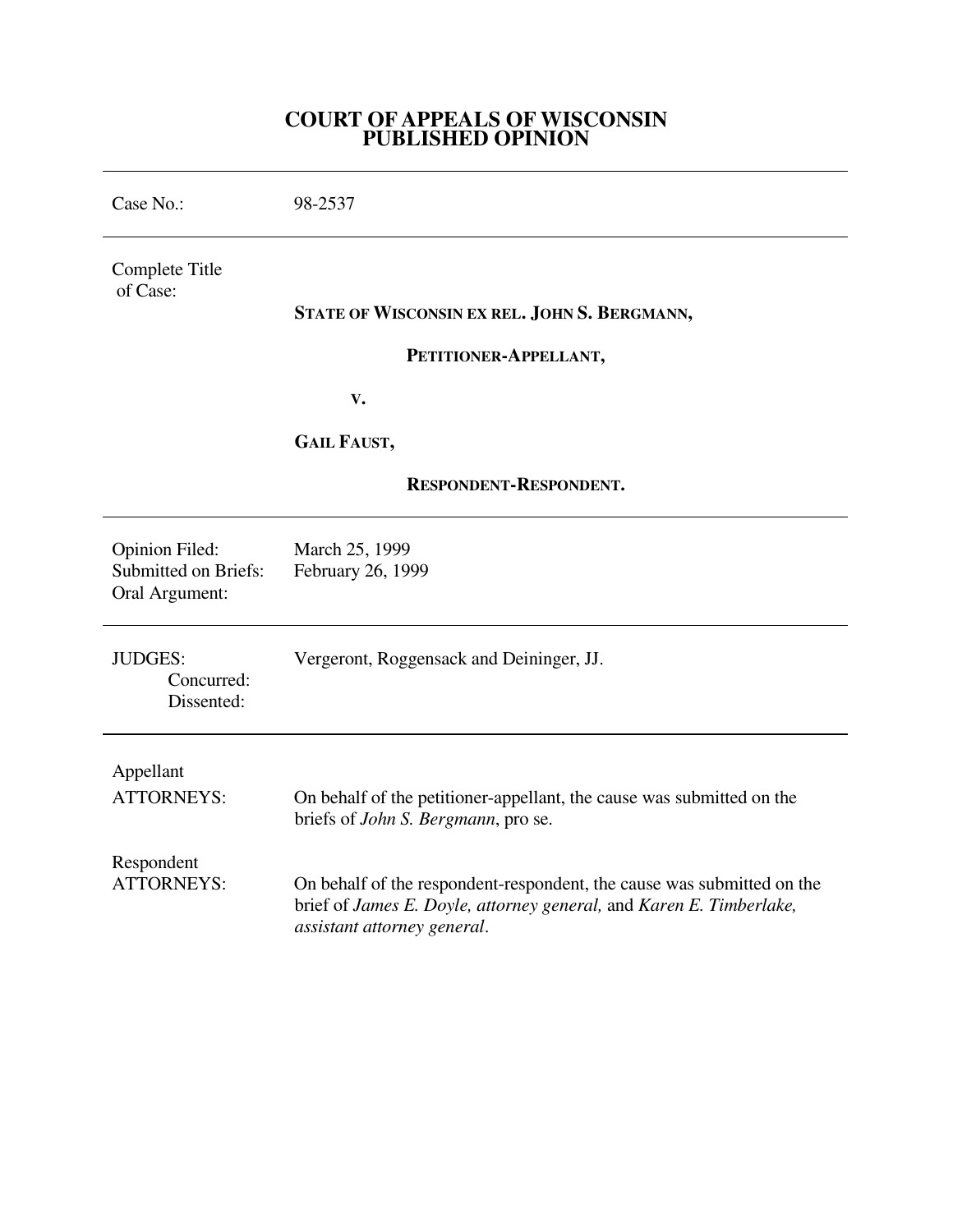# **COURT OF APPEALS DECISION DATED AND FILED NOTICE**

March 25, 1999

**Marilyn L. Graves Clerk, Court of Appeals of Wisconsin** 

 **This opinion is subject to further editing. If published, the official version will appear in the bound volume of the Official Reports.**

 **A party may file with the Supreme Court a petition to review an adverse decision by the Court of Appeals.** *See* **§ 808.10 and RULE 809.62, STATS.** 

**No. 98-2537** 

## **STATE OF WISCONSIN IN COURT OF APPEALS**

**STATE OF WISCONSIN EX REL. JOHN S. BERGMANN,** 

 **PETITIONER-APPELLANT,** 

**V.** 

**GAIL FAUST,** 

 **RESPONDENT-RESPONDENT.** 

 APPEAL from a judgment and an order of the circuit court for Dane County: SARAH B. O'BRIEN, Judge. *Affirmed in part; reversed in part and cause remanded with directions.*

Before Vergeront, Roggensack and Deininger, JJ.

 VERGERONT, J. John Bergmann appeals a trial court order dismissing his petition for a writ of mandamus to compel Gail Faust, custodian of records for the Wisconsin Parole Commission, to release certain documents contained in his parole file. Bergmann also appeals the trial court's order directing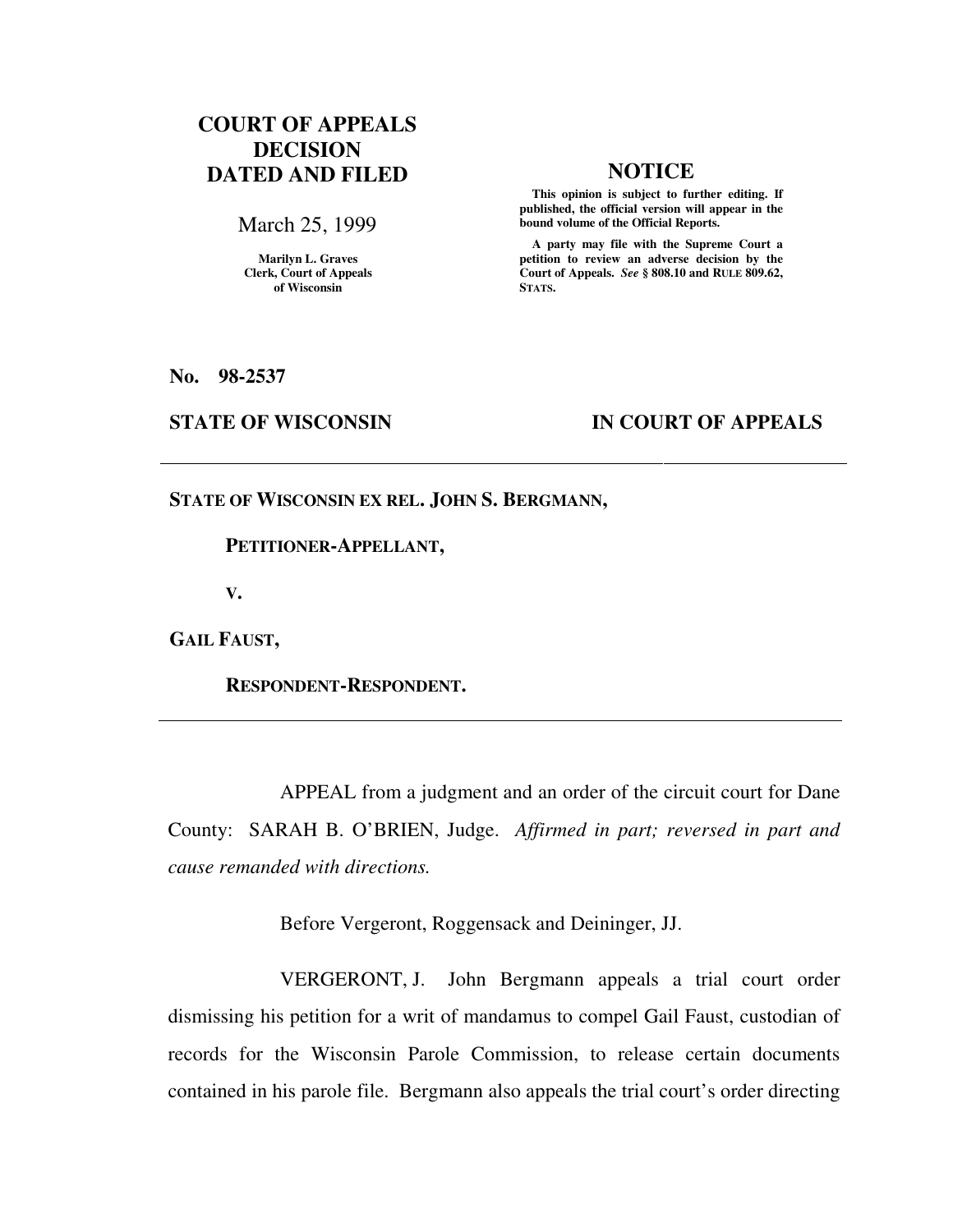the institution in which he is confined to immediately deduct \$120, the amount of the filing fee, which had originally been waived, from his account and forward it to the clerk of courts. Finally, Bergmann contends the trial court erroneously determined that his action was frivolous and filed for an improper purpose.

 We conclude the trial court correctly granted summary judgment dismissing the petition because, based on the undisputed facts, Faust properly determined that the public interest in protecting individuals who supplied information to the parole commission about Bergmann outweighed the public interest in disclosing the requested documents. We also conclude the trial court erred in ordering the institution to deduct the entire \$120 filing fee, rather than limiting the amount to that in Bergmann's account on the date the judgment was rendered, as provided in § 814.29(3), STATS., 1995-96.<sup>1</sup> For reasons we explain in the opinion, we do not decide whether the court erroneously determined this action to be frivolous or filed for an improper purpose. We therefore affirm in part, reverse in part and remand with directions.

#### BACKGROUND

 The petition for a writ of mandamus alleges that on June 3, 1997, Bergmann made a written request of John Husz, chairman of the parole commission, for "any and all 'confidential' letters possessed by you against my being paroled." By letter dated June 10, 1997, Faust responded and denied the request, explaining:

<sup>&</sup>lt;sup>1</sup> Except as otherwise indicated, all references to statutes are to the 1997-98 edition of the Wisconsin Statutes.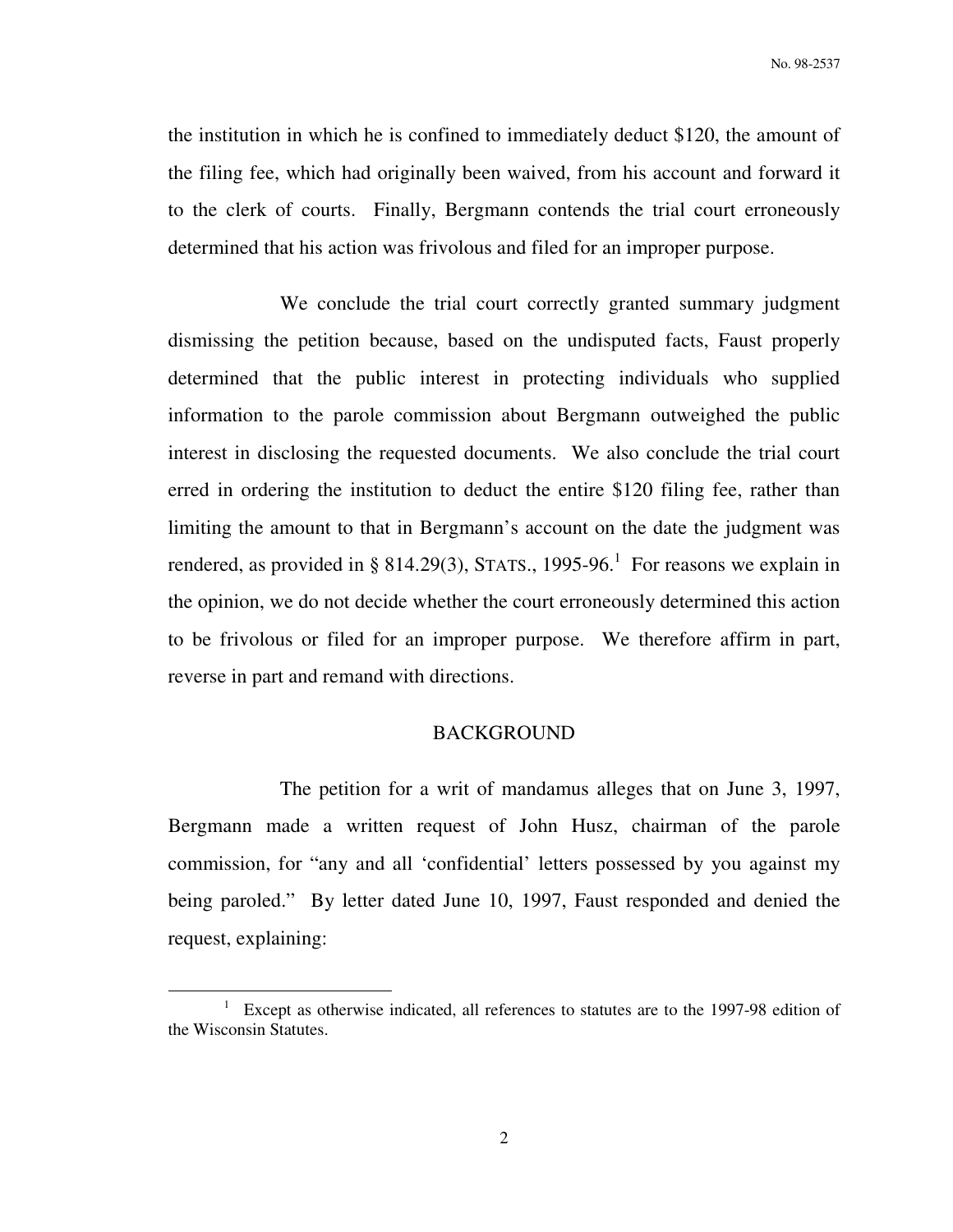This agency is charged with two missions by the legislature and the people of the State of Wisconsin. First, it is charged with the duty of holding and attempting to rehabilitate convicted felons such as yourself. Second, it is further charged with the duty to protect the public. This denial is made pursuant to our obligation to protect the public.

You have a criminal history of brutally beating a woman and threatening her life. You forced her to enter your car at gunpoint. You stole money from her wallet while you thought she was unconscious. You threatened her life if she reported your assaults to the police.

State law recognizes an important state interest in protecting citizens from bodily assault and threats of death; proof of that interest is found in the criminal code and on your judgment of conviction. While not directly on point, proof is also found in sec. 19.36(8), Stats., which the legislature enacted after a member of the public was killed when people on whom he informed learned his identity. Section PAC  $1.06(3)(d)$ ,<sup>2</sup> Wis. Adm. Code, an administrative code provision approved by the legislature, also demonstrates that there is a significant interest in protecting the safety of people who have been victims or witnesses from the retaliation of people like yourself who have demonstrated an easy ability to inflict grave bodily injury on others. These public interests, in the open record context, far outweigh the public's interest in you seeing this record.

(Footnote added.) The petition seeks an order directing Faust to comply with Bergmann's request pursuant to § 19.35, STATS., which provides for inspection of records in the custody of certain government or government-related entities under

<sup>&</sup>lt;sup>2</sup> WISCONSIN ADM. CODE § PAC 1.06(3)(d) provides that inmates shall have access to the documentary information considered by the commissioners, with the exception of "information that has been obtained under an assurance of confidentiality or submitted to the commission with the expectation that the information would be held confidential." As to this information, the commission is to make a decision whether to deny access "on a case-by-case basis, weighing the potential harm to the inmate against the harm that may be done to the public interest by disclosure." *Id.*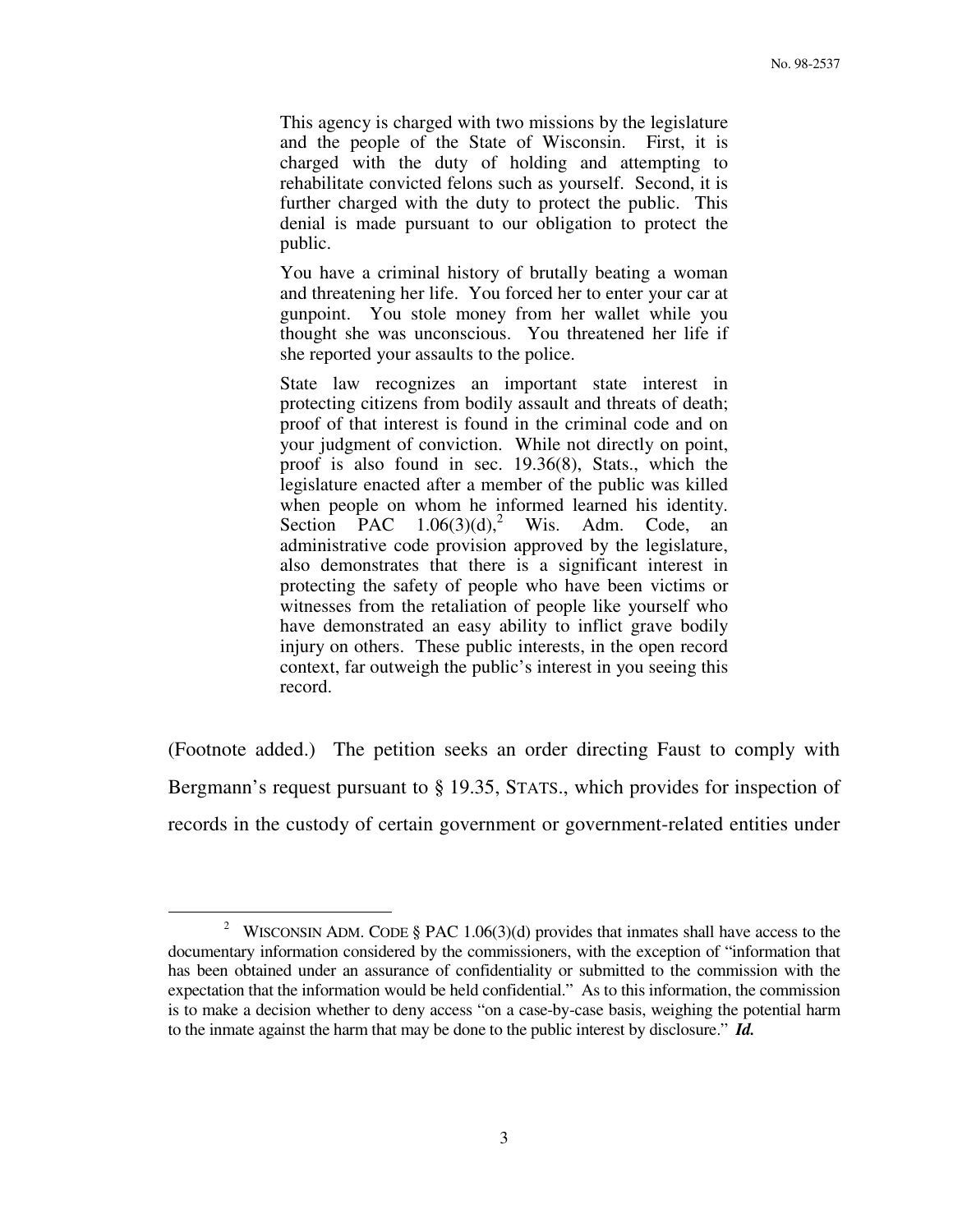certain conditions. *See* §§ 19.32-19.35, STATS. 3 Based on Bergmann's filing of an affidavit of indigency, the court entered an order permitting the action to proceed without payment of the filing fee of \$120 and other costs.

 Faust's return to the petition admitted the allegations concerning Bergmann's request and Faust's response, denied the other allegations, and asserted affirmative defenses. Accompanying the return was a sealed copy of the requested documents for the court's in camera inspection and a copy of the parole commission's decision dated June 4, 1997, denying Bergmann parole. The decision stated that Bergmann had sent a threatening letter to Chairman Husz dated April 17, 1997, and had "again refused anger mgt [management] today," and that the "threatening letter to Chairman Husz and his refusal to complete anger mgt makes his risk extremely high based on his offenses and his position of innocence."

 Faust moved for summary judgment relying on the parole commission's action and the documents submitted for in camera inspection. In opposition to the motion, Bergmann submitted an affidavit in which he averred that the only two persons he could think of who would assert they would be fearful of their safety if he were released were the woman who alleged she was the victim of the offense for which he was convicted and the mother of his child. He accused the former of lying under the direction of the district attorney and being responsible for wasting his life, but denied he had any ill will toward her. He

 $3$  One of the conditions is that the requestee of the records may not be an incarcerated person "unless the person requests inspection or copies of a record that contains specific references to that person or his or her minor children…." Section 19.32(3), STATS.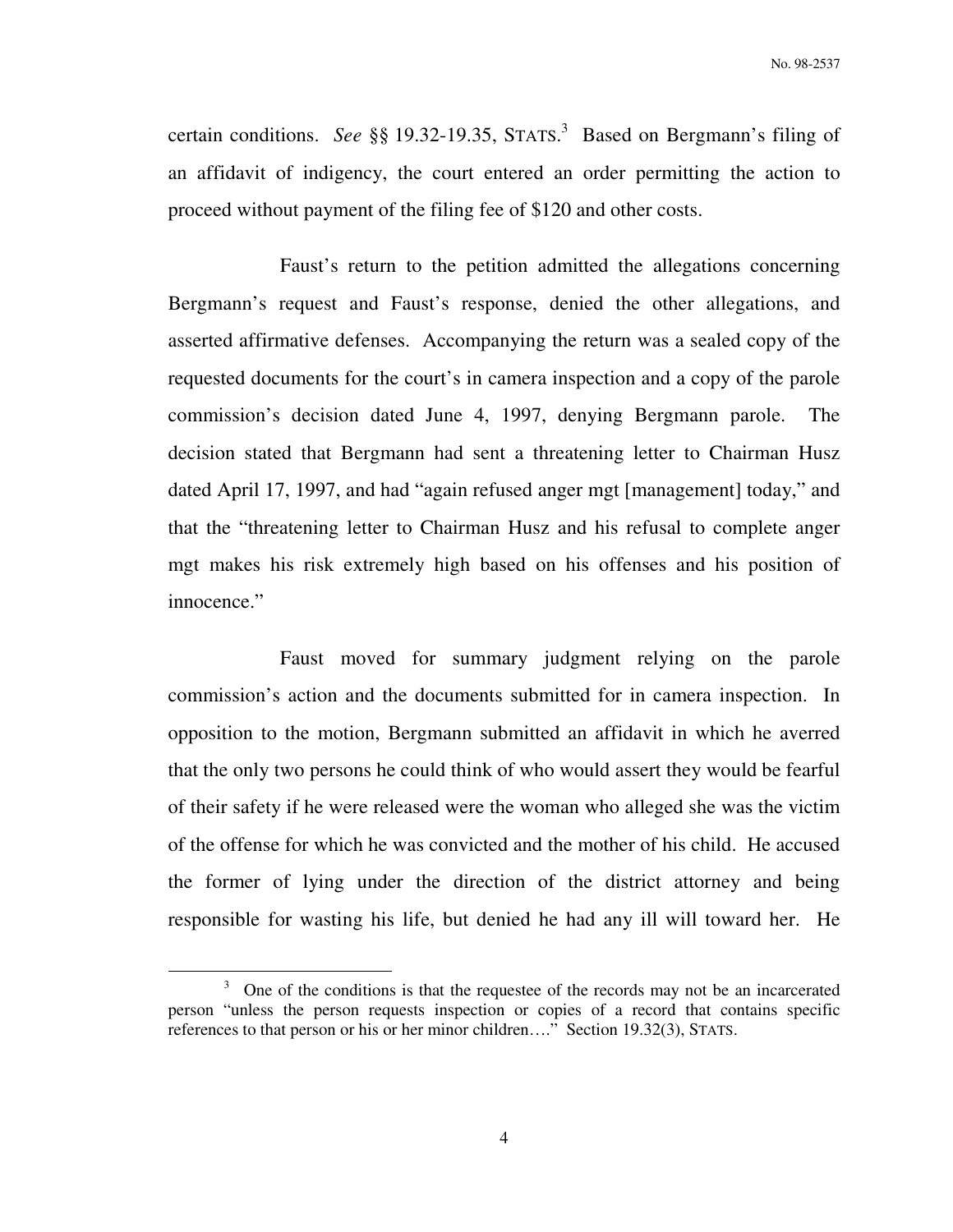accused the latter of "retaliating against [him] for the severe discomfort I caused her over her being the lying and unfaithful slut she decided to be," and he stated he had "sued [her] for libel and slander," but "never threatened [her] life or physical well-being…."

 The trial court determined there were no disputed issues of fact and Faust was entitled to judgment as a matter of law. The court stated that Faust had undertaken the required public interest balancing test, and her conclusion that the public's interest in nondisclosure outweighed the public's interest in disclosure was supported by a clear and persuasive explanation. The court observed that Faust's conclusion was supported by the material the court had reviewed in camera and by Bergmann's expression of anger toward his victim, his ex-wife, the court system and Faust in his numerous filings. The court considered Bergmann's arguments and decided they had no merit.

The court also decided:

 Because of petitioner's inappropriate use of the courts as a forum for his rantings, and his failure in this lawsuit to raise any legitimate objections to the denial of his Open Records request, petitioner should not have the benefit of a waiver of filing fees in this action.

Relying on § 814.29(3)(b), STATS., 1995-96,<sup>4</sup> the court then ordered the institution in which Bergmann was confined to deduct the sum of \$120 from his inmate

 $\overline{a}$ 

<sup>4</sup> Section 814.29(3)(b), STATS., 1995-96, provided:

If the affiant is a prisoner, as defined in s. 46.011 (2), or a person confined in a federal correctional institution located in this state, a request for leave to commence or defend an action, proceeding, writ of error or appeal without being required to pay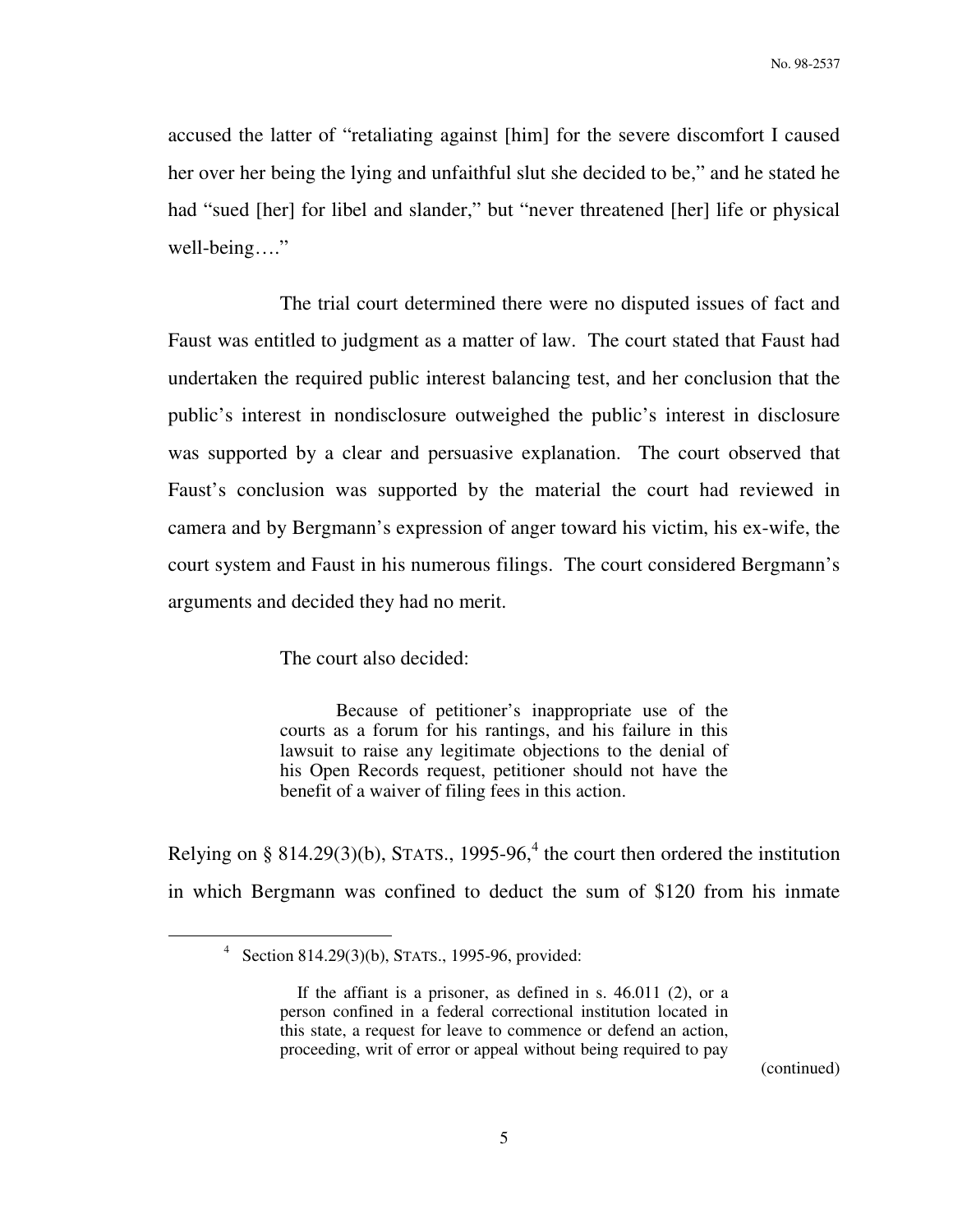account and forward it to the Dane County Clerk of Courts for payment of the filing fee.

 The court's decision and order was dated May 15, 1998. In response to Bergmann's motion for reconsideration and motion to "suspend collection of filing fees until after appeal," the court entered an order denying both motions on the ground that good cause was shown for neither, and entered a separate order, dated July 1, 1998, directing the institution to "immediately deduct" the sum of \$120 from Bergmann's account and forward it to the clerk of court "pursuant to  $§ 814.29(3)(b)$ ."

 Two weeks later, Bergmann filed a motion requesting a return of \$69.82 from the \$120 the institution had sent to the clerk of court from his account.<sup>5</sup> He asserted that  $\S 814.29(3)(b)$ , STATS., permits the deduction from the inmate's account only from "the amount in the inmate's account at the time judgment was entered," and that at the end of business on May 15, 1998, there was only \$50.18 in his regular prison account. The trial court denied this motion and Bergmann's motion for reconsideration on this issue. Bergmann appeals the May 15, 1998 decision and order as well as the subsequent orders.

### DISCUSSION

 $\overline{a}$ 

fees or costs or to give security for costs constitutes consent as provided in par. (a), and, if the judgment is in favor of the opposing party, constitutes consent for the court to order the institution to deduct the unpaid fees and costs, including attorney fees listed in par. (a), from the amount in the inmate's account at the time the judgment was rendered.

<sup>&</sup>lt;sup>5</sup> Bergmann filed other post-judgment motions that were denied by the court and are not relevant to this appeal.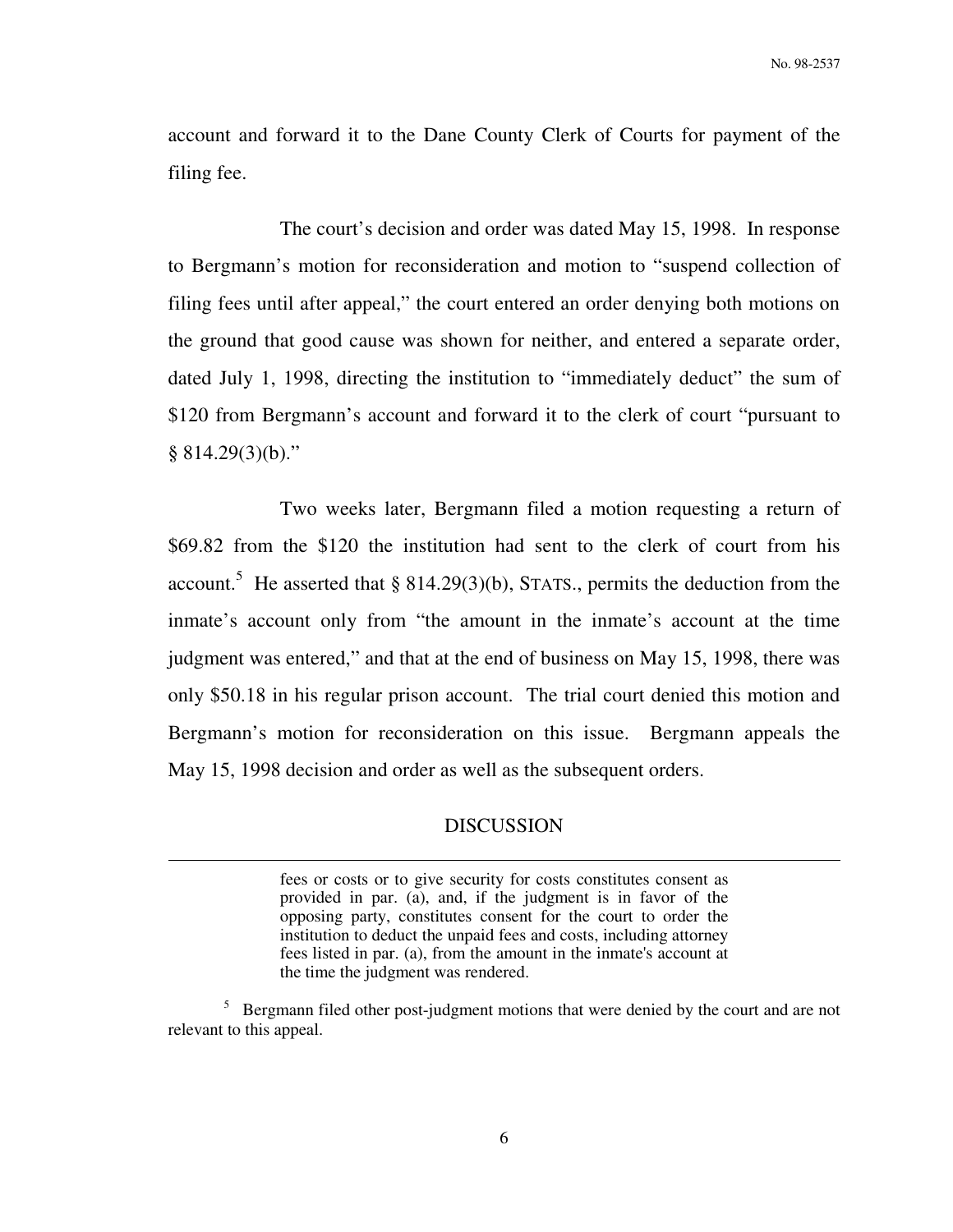### *Open Records Request*

 Bergmann contends the trial court erroneously granted summary judgment in Faust's favor because the documents he requested were not obtained in the manner required in order to constitute "confidential" records, and because he should have been provided the documents with the author's or authors' identity concealed.

When we review a summary judgment, we apply the same methodology as the trial court, and we consider the issues de novo. *Green Spring Farms v. Kersten*, 136 Wis.2d 304, 315, 401 N.W.2d 816, 820 (1987). The remedy is appropriate in cases where there is no genuine issue of material fact and the moving party has established his or her entitlement to judgment as a matter of law. *Germanotta v. National Indem. Co.*, 119 Wis.2d 293, 296, 349 N.W.2d 733, 735 (Ct. App. 1984).

 The general presumption when we apply the open records law is that public records shall be open to the public unless there is a clear statutory exception, a limitation under the common law, or an overriding public interest in keeping the public record confidential. *Mayfair Chrysler-Plymouth, Inc. v. Baldarotta*, 162 Wis.2d 142, 156, 469 N.W.2d 638, 643 (1991). This case presents issues concerning the third basis for overcoming the presumption.

 When we review a denial of access to public records that is based on a weighing of public interest considerations, we follow this method of analysis:

> First, we must decide if the trial court correctly assessed whether the custodian's denial of access was made with the requisite specificity. Second, we determine whether the stated reasons are sufficient to permit withholding, itself a two-step analysis. Here, our inquiry is: (1) did the trial court make a factual determination supported by the record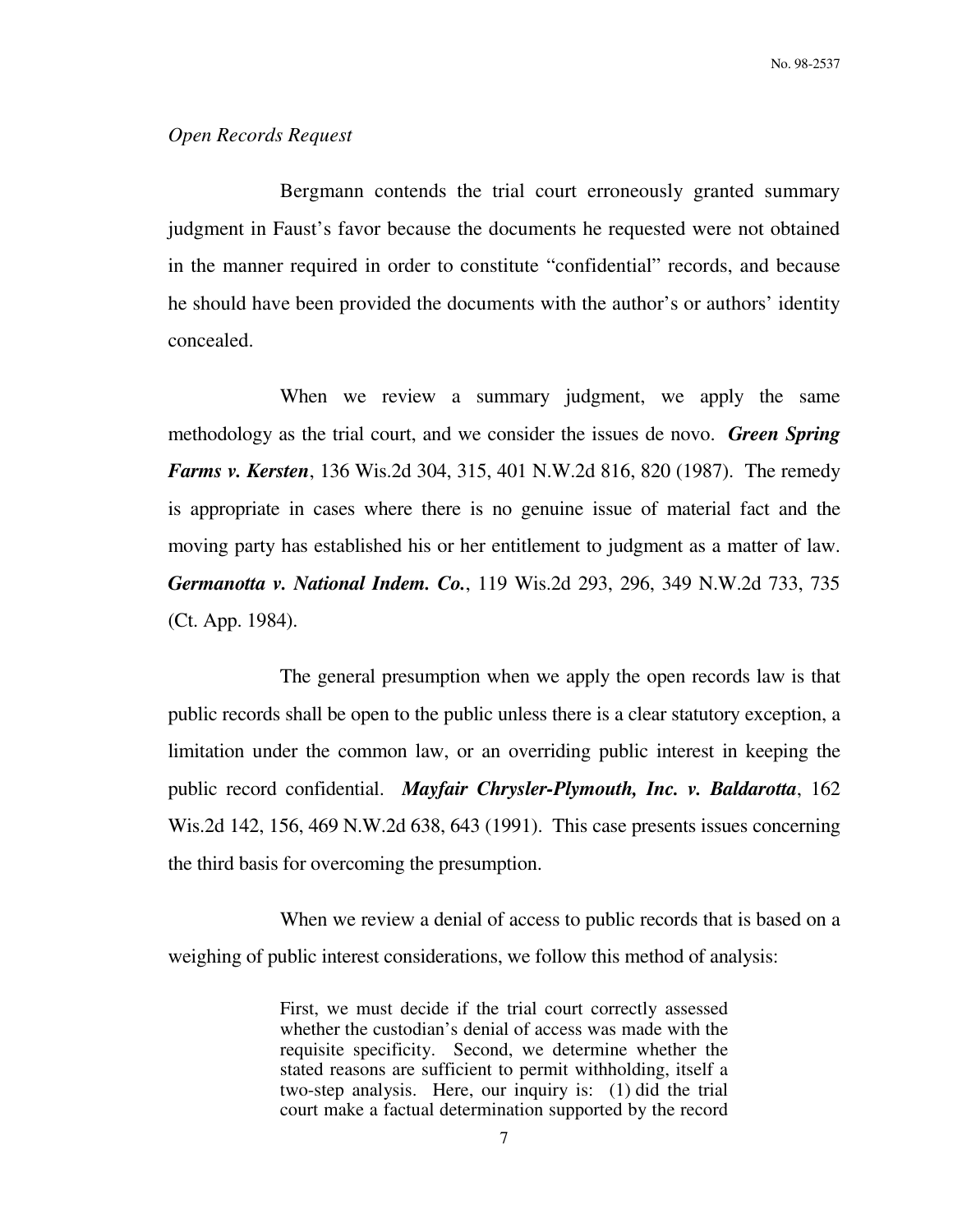of whether the documents implicate the public interests in secrecy asserted by the custodians and, if so, (2) do the countervailing interests outweigh the public interest in release.

*Id.* at 157, 469 N.W.2d at 643. The question of whether harm to the public interest from the denial of inspection outweighs the public interest in favor of inspection is a question of law, which this court reviews independently. *Id.* at 165, 469 N.W.2d at 646. Although our review is de novo, we benefit from the trial court's thorough and thoughtful analysis.

 Bergmann does not argue the trial court erred in deciding that Faust responded to his request with the requisite specificity, and we conclude that she did so respond. We therefore focus on the second step in the analysis—whether the stated reasons are sufficient to permit withholding. Bergmann relies on *Mayfair* in his argument that in order for the documents to be withheld, they must have been obtained in a particular manner. In *Mayfair*, the Department of Revenue declined to provide the requesting company with certain documents concerning the company on the ground that they were obtained under a pledge of confidentiality to the informant. *Id.* at 151, 469 N.W.2d at 641. The court concluded that the record supported the trial court's determination that release of the documents would divulge the name of the confidential informant. *Id.* at 164, 469 N.W.2d at 646. The court also concluded that where criminal or noncriminal law enforcement interests are at stake, the interest in preserving the confidentiality of an informant who was given a pledge of confidentiality by a government agency may, on balance, outweigh the public interest in having access to the portions of the records that could identify the informant, and that it did so in that case. *Id.* at 167, 171, 469 N.W.2d at 647-48, 649.

 Faust's denial here is not premised on DOC's interest in maintaining a pledge of confidentiality given as a condition for obtaining information, but rather on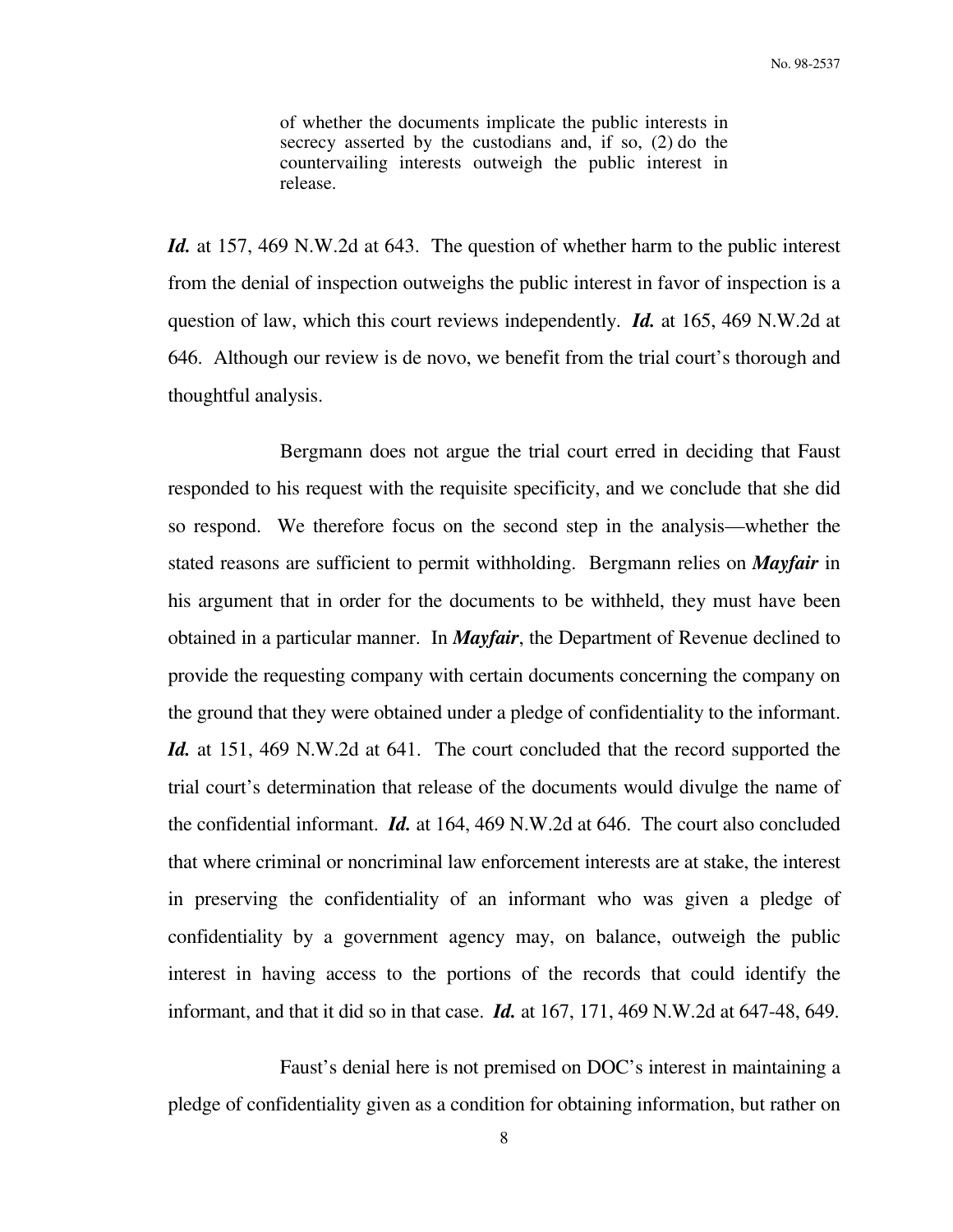the interest in protecting the safety of persons who have provided information. *Mayfair* addressed only the former, not the latter. Indeed, the *Mayfair* court specifically noted that the interest in maintaining the integrity of the government's pledge of confidentiality was not dependent on whether a breach of that pledge would cause the informant to suffer adverse consequence. *Id.* at 167 n.6, 469 N.W.2d at 648. *Mayfair* does not limit the government's interest in protecting the safety of informants to only those informants who received an express pledge of confidentiality as a condition for disclosing information.

 We have previously recognized that protecting the safety of individuals may, under certain circumstances, outweigh the public interest in access to records. In *State ex rel. Morke v. Record Custodian*, 159 Wis.2d 722, 726, 465 N.W.2d 235, 236 (Ct. App. 1990), we decided that the interest in the safety and wellbeing of the staff of a correctional institution and their families outweighed the public interest in disclosure of the names, home addresses, and published telephone numbers of all institutional employees to a recently released inmate. In *Law Offices of Pangman & Assoc. v. Stigler*, 161 Wis.2d 828, 840, 468 N.W.2d 784, 789 (Ct. App. 1991), we decided the interest of the safety of a police officer who had worked undercover outweighed the public interest in the disclosure of certain documents from the officer's personnel records. We recognized this as a separate and even more compelling basis than the public policy grounds exempting certain personnel records expressed in § 19.85(1)(c) and (f), STATS.<sup>6</sup> *Id.* at 840-41, 468 N.W.2d at

 $\overline{a}$ 

<sup>&</sup>lt;sup>6</sup> Section 19.35(1)(a), STATS., provides in pertinent part:

The exemptions to the requirement of a governmental body to meet in open session under s. 19.85, are indicative of public policy, but may be used as grounds for denying public access to a record only if the authority or legal custodian under s. 19.33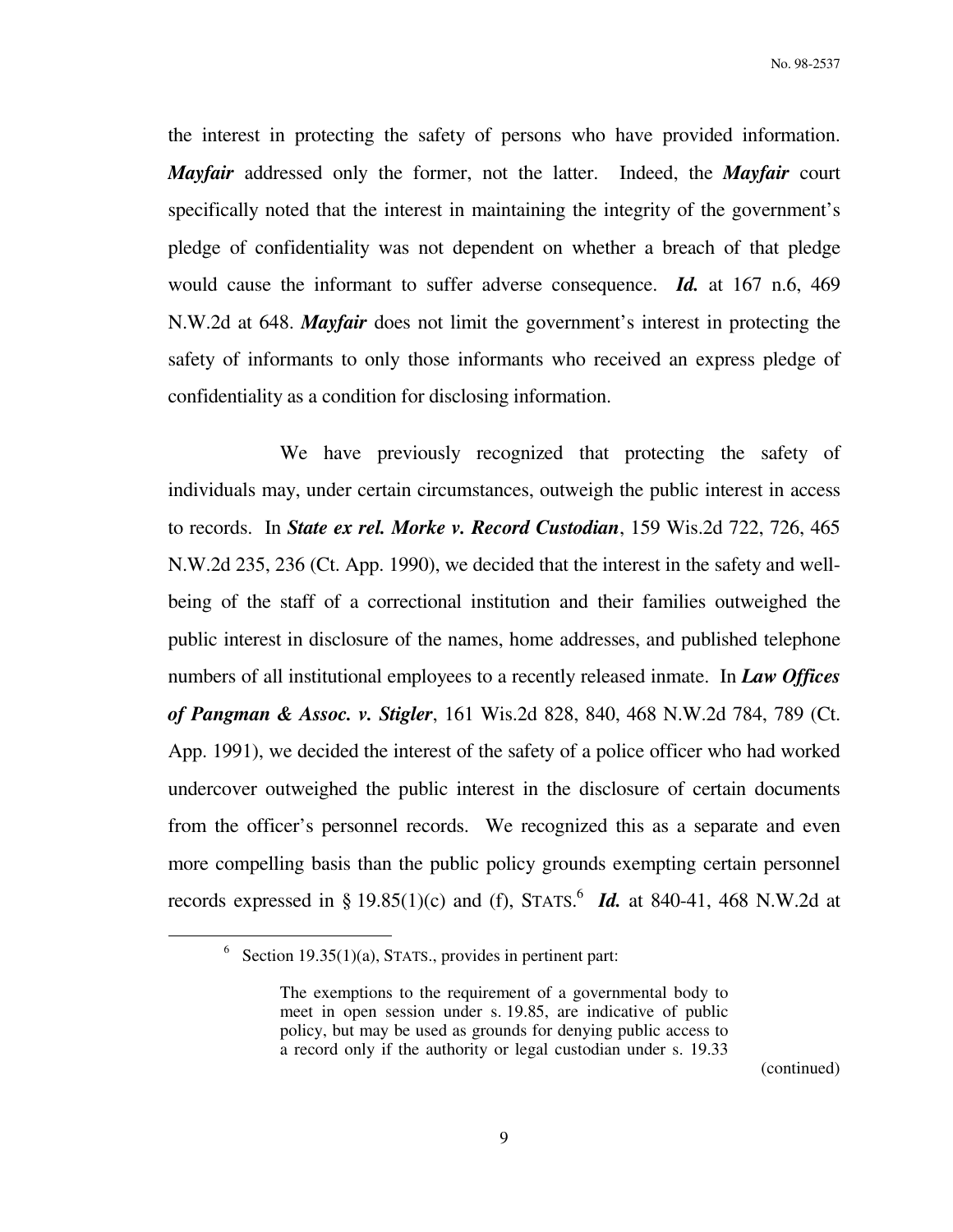789; *see also Klein v. Wisconsin Resource Center*, 218 Wis.2d 487, 496-97, 582 N.W.2d 44, 48 (Ct. App. 1998) (considering the concern for safety and well-being of Wisconsin Resource Center (WRC) staff and families as a factor in upholding denial of disclosure of WRC employee personnel records to WRC patient).

 The public interest in protecting individuals from harm resulting from disclosure of records is expressed in the statutory exception pertaining to law enforcement informants in § 19.36(8), STATS., which was enacted subsequent to *Mayfair*.<sup>7</sup> That section mandates an authority to delete the portion of a record

> makes a specific demonstration that there is a need to restrict public access at the time that the request to inspect or copy the record is made.

<sup>7</sup> Section 19.36(8), STATS., enacted by 1993 Wis. Act 93, provides:

 $\overline{a}$ 

 (8) IDENTITIES OF LAW ENFORCEMENT INFORMANTS. (a) In this subsection:

 1. "Informant" means an individual who requests confidentiality from a law enforcement agency in conjunction with providing information to that agency or, pursuant to an express promise of confidentiality by a law enforcement agency or under circumstances in which a promise of confidentiality would reasonably be implied, provides information to a law enforcement agency or, is working with a law enforcement agency to obtain information, related in any case to any of the following:

 a. Another person who the individual or the law enforcement agency suspects has violated, is violating or will violate a federal law, a law of any state or an ordinance of any local government.

 b. Past, present or future activities that the individual or law enforcement agency believes may violate a federal law, a law of any state or an ordinance of any local government.

 2. "Law enforcement agency" has the meaning given in s. 165.83 (1) (b), and includes the department of corrections.

 (b) If an authority that is a law enforcement agency receives a request to inspect or copy a record or portion of a record under s.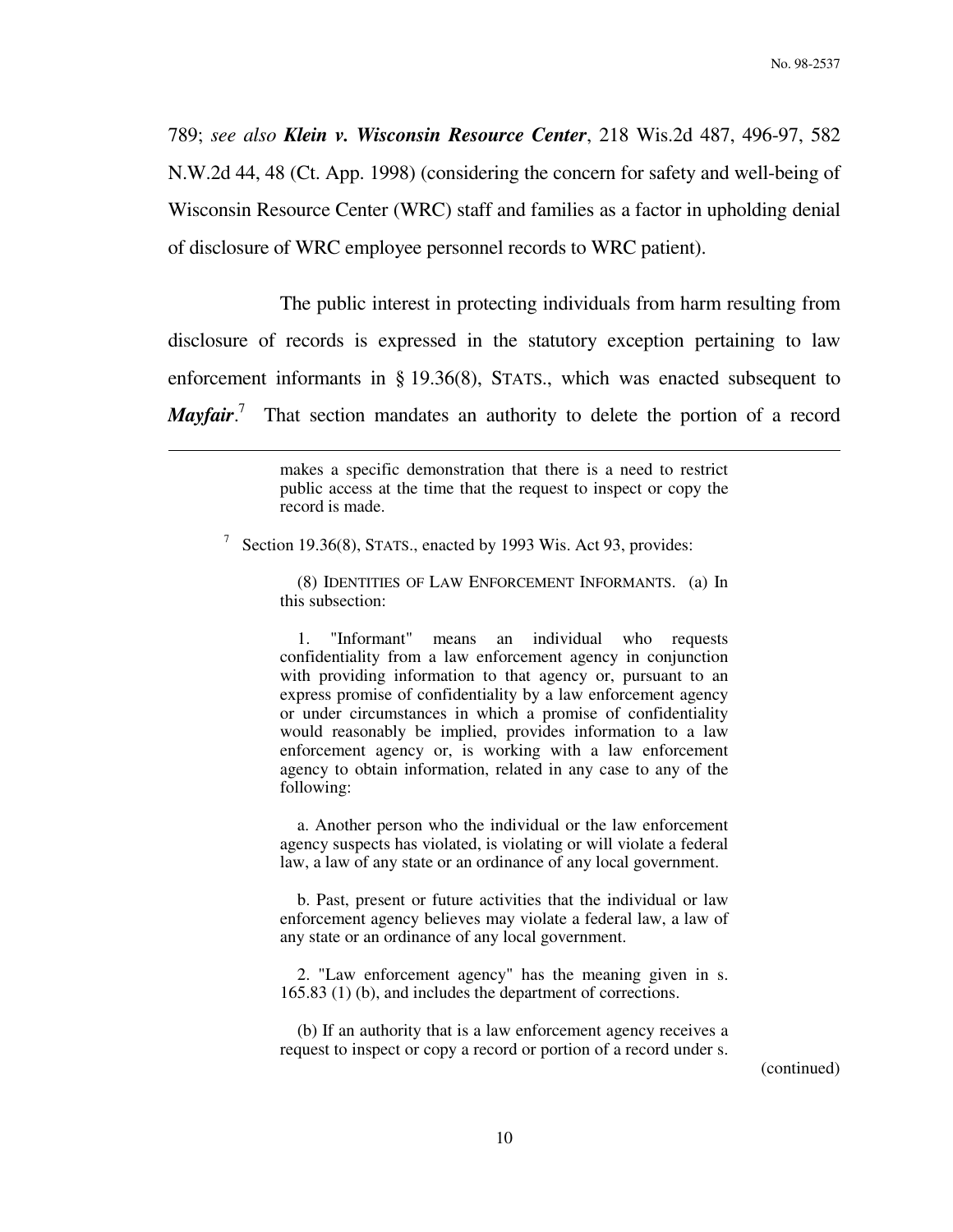identifying a law enforcement informant before providing the record; if no portion can be copied or inspected without identifying the informant, the authority must withhold the record unless the custodian makes a determination that the public interest in allowing the inspection outweighs the harm done to the public interest by providing access. Section 19.36(8)(b). An informant includes not only an individual who has provided information to a law enforcement agency pursuant to an express promise of confidentiality, but also an individual who has provided information "under circumstances in which a promise of confidentiality would reasonably be implied." Section 19.36(8)(a)1. While not directly applicable to this case, § 19.36(8) indicates that protecting the reasonable expectations of confidentiality of one who has provided information to the government, even though there is no express promise of confidentiality, is an appropriate consideration to weigh against disclosure.

Also instructive is the exception in  $\S 19.35(1)(am)2.a$ , STATS., for a record containing "personally identifiable information that, if disclosed, would … [e]ndanger an individual's life and safety."<sup>8</sup> Neither party argues that  $\S 19.35(1)(am)$ 

8 Section 19.35(1)(am)2, STATS., provides:

 $\overline{a}$ 

<sup>19.35 (1) (</sup>a) that contains specific information including but not limited to a name, address, telephone number, voice recording or handwriting sample which, if disclosed, would identify an informant, the authority shall delete the portion of the record in which the information is contained or, if no portion of the record can be inspected or copied without identifying the informant, shall withhold the record unless the legal custodian of the record, designated under s. 19.33, makes a determination, at the time that the request is made, that the public interest in allowing a person to inspect, copy or receive a copy of such identifying information outweighs the harm done to the public interest by providing such access.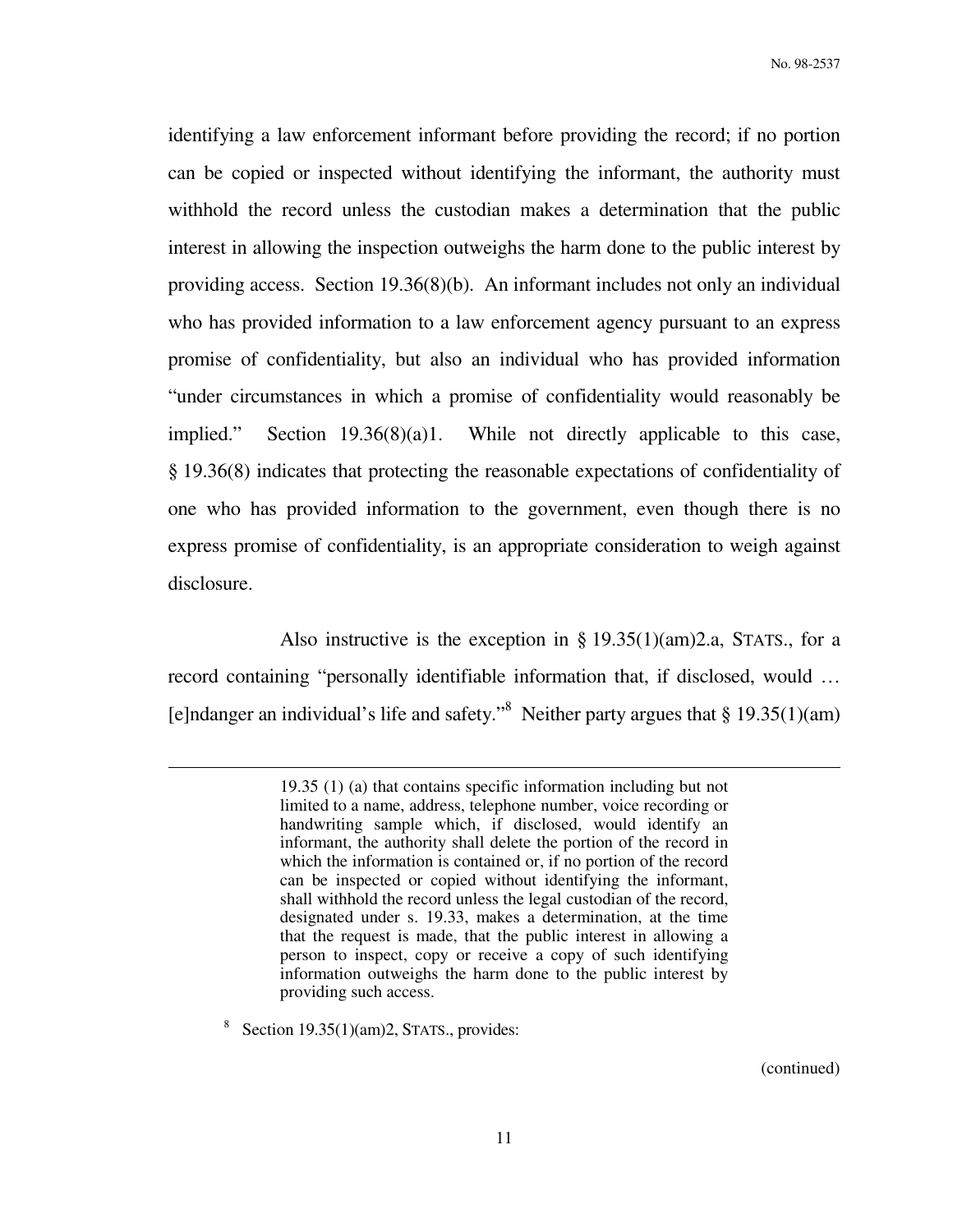is applicable to Bergmann's request, and we therefore do not address its applicability. Nevertheless, we consider this exception for individual safety to be relevant as an indication of public policy.

 In addition, the statute governing the parole commission supports the conclusion that protection of an individual supplying the commission information about an inmate is an appropriate factor for the agency to weigh in considering a request for those records, whether or not the individual has been given an express promise of confidentiality. The commission is charged with considering discretionary parole for eligible inmates of adult correctional institutions under the

> (am) In addition to any right under par. (a), any requester who is an individual or person authorized by the individual, has a right to inspect any record containing personally identifiable information pertaining to the individual that is maintained by an authority and to make or receive a copy of any such information. The right to inspect or copy a record under this paragraph does not apply to any of the following:

….

 $\overline{a}$ 

 2. Any record containing personally identifiable information that, if disclosed, would do any of the following:

a. Endanger an individual's life or safety.

b. Identify a confidential informant.

 c. Endanger the security of any state correctional institution, as defined in s. 301.01 (4), jail, as defined in s. 165.85 (2) (bg), secured correctional facility, as defined in s. 938.02 (15m), secured child caring institution, as defined in s. 938.02 (15g), mental health institute, as defined in s. 51.01 (12), center for the developmentally disabled, as defined in s. 51.01 (3), or the population or staff of any of these institutions, facilities or jails.

 d. Compromise the rehabilitation of a person in the custody of the department of corrections or detained in a jail or facility identified in subd. 2. c.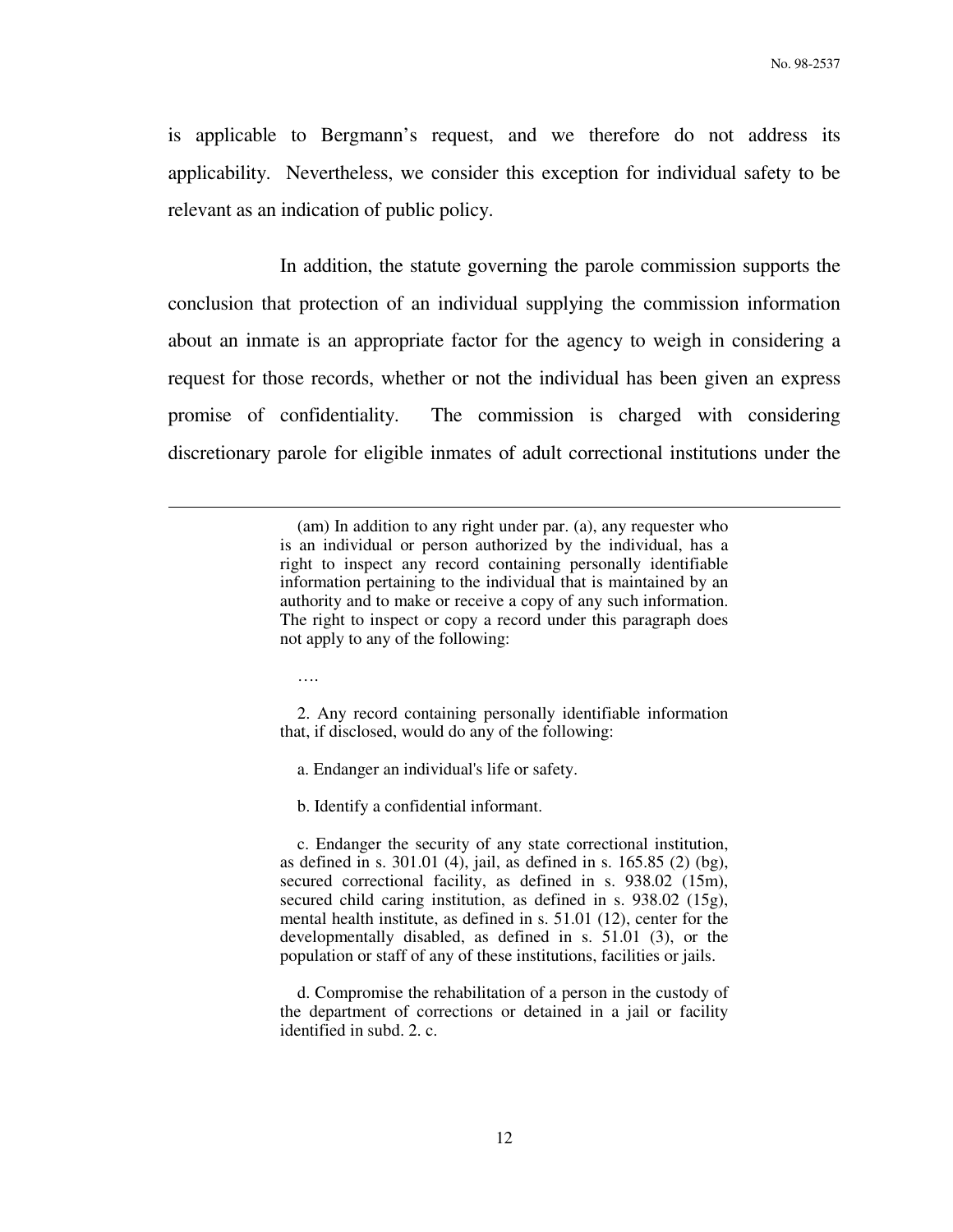No. 98-2537

control of the DOC. *See* §§ 304.01(2) and 304.06(1)(b), STATS. The functions of discretionary parole are: to assure that early release will not depreciate the seriousness of the offense; to determine that optimum benefit has been derived by the inmate from institutional programs; to assess the risk to the community of early release; and to determine in each individual case that there is a reasonable certainty of a crime-free reintegration of the inmate into society. WISCONSIN ADM. CODE § PAC 1.04.

 Obtaining complete information in order to evaluate these factors for each individual is crucial to the commission's ability to carry out its statutory functions. Paragraphs (c), (d) and (e) of § 304.06(1), STATS., demonstrate the legislature's recognition of this fact: they require the commission to make a reasonable attempt to notify the court, district attorney and victim or victim's family so those persons can submit written statements, and the commission is expressly authorized to consider other statements or information it receives. Section 304.06(1)(e). Persons who fear retaliation for providing information will not be likely to do so if they are not protected from the potential harm of public disclosure. Indeed, the protection of a victim who provides information is expressly addressed in § 304.06(f), which provides that "[a]ll commission records or portions of records that relate to the mailing addresses [of victims and family members] are not subject to inspection or copying under s. 19.35(1)," and the mailing addresses of those persons must be "obliterate[d]" before being made part of the record.

 We hold that protecting persons who supply information or opinions about an inmate to the parole commission from harassment, retaliation or other harm is a public interest that may, on balance, outweigh the public interest in having access to documents that could identify those persons. We have inspected the documents that the trial court inspected in camera. We conclude that the trial court's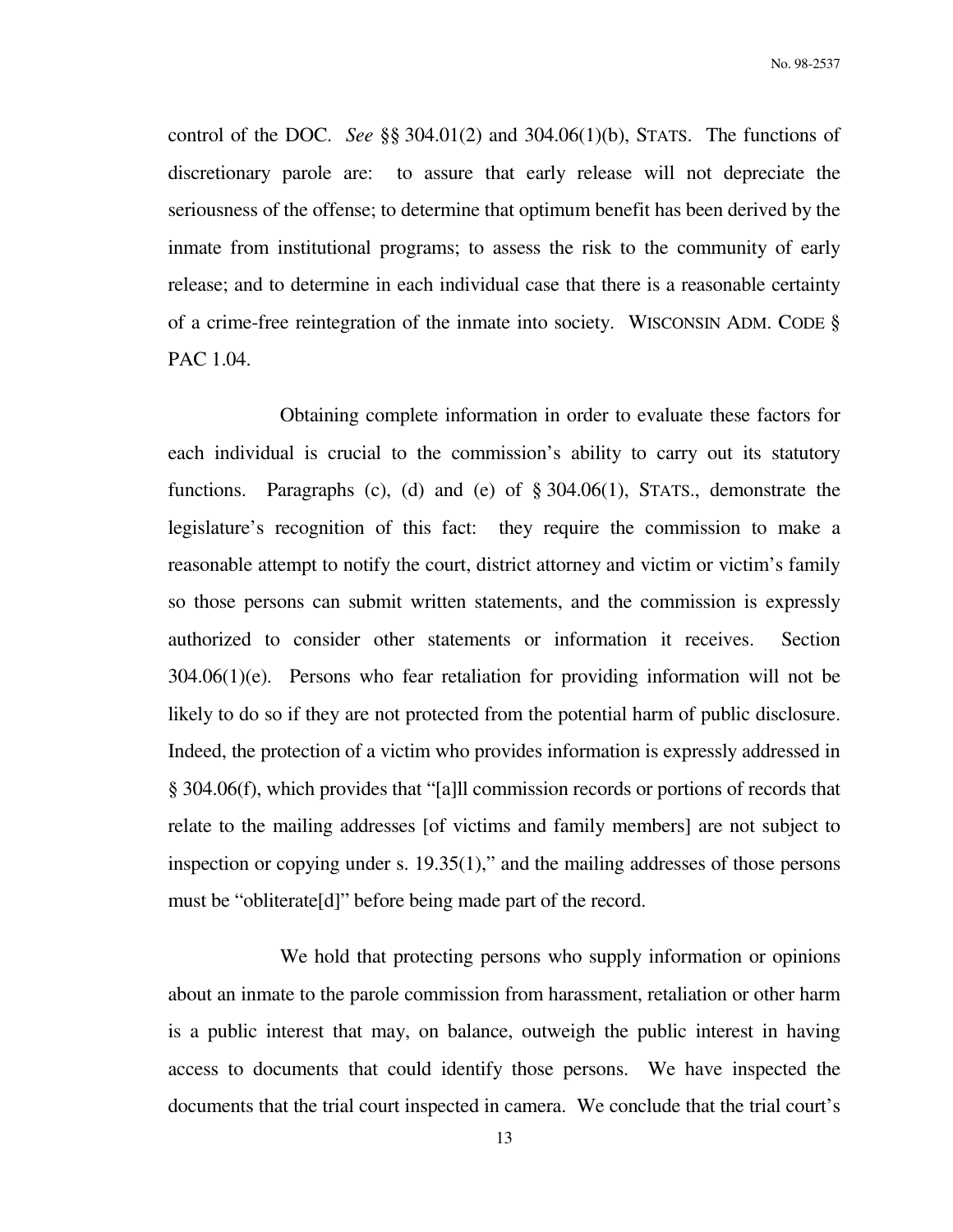determination that the requested documents implicate the interest of protecting such persons is supported by the record. We also conclude, based on our independent review, that the record of Bergmann's past conduct, his statements in this action, and the documents inspected in camera, demonstrate a need to protect persons whom he might perceive as negatively affecting the parole decision, and who are subject to threats or acts of retaliation by him. We are satisfied that need to protect outweighs any public interest in disclosing the requested documents.<sup>9</sup>

 Alternatively, Bergmann argues the documents should be disclosed to him after the portions that identify the authors are deleted, arguing by analogy to  $§$  19.36(8)(b), STATS.<sup>10</sup> Bergmann overlooks the fact that this section requires that the custodian not disclose *any* of the record if no portion can be inspected without identifying the informant. Section  $19.36(8)(b)$ .<sup>11</sup> Our independent review persuades us that the need to protect particular individuals from Bergmann requires withholding the documents in their entirety.

<sup>&</sup>lt;sup>9</sup> Bergmann argues in his reply brief, as he did before the trial court, that withholding the records violates his constitutional rights with respect to the denial of parole. We do not generally consider issues that are raised only in the reply brief, not in appellant's main brief. *See Swartwout v. Bilsie*, 100 Wis.2d 342, 346 n.2, 302 N.W.2d 508, 512 (Ct. App. 1981). Moreover, this action is not a review of the decision denying him parole, but rather a review of Faust's denial of his request under the open records law. We therefore do not address Bergmann's constitutional arguments.

<sup>10</sup> This argument is disingenuous. Bergmann asserts that he wants these documents because he believes they are written by "one or two women from [his] past who have their personal vengeances [sic] to bring upon him," and he wants to contest the allegations that, he believes, adversely affected his parole determination. The obvious question is: how can he contest allegations about what he did or did not do with respect to particular women, without knowing who they are? Nonetheless, we address this argument on its merits.

<sup>&</sup>lt;sup>11</sup> We observe that even without specific statutory authorization, when only a portion of a document is not subject to disclosure, the court has the authority to delete or obliterate that portion before granting inspection. *See State ex rel. Youmans v. Owens*, 28 Wis.2d 672, 683, 137 N.W.2d 470, 475 (1965).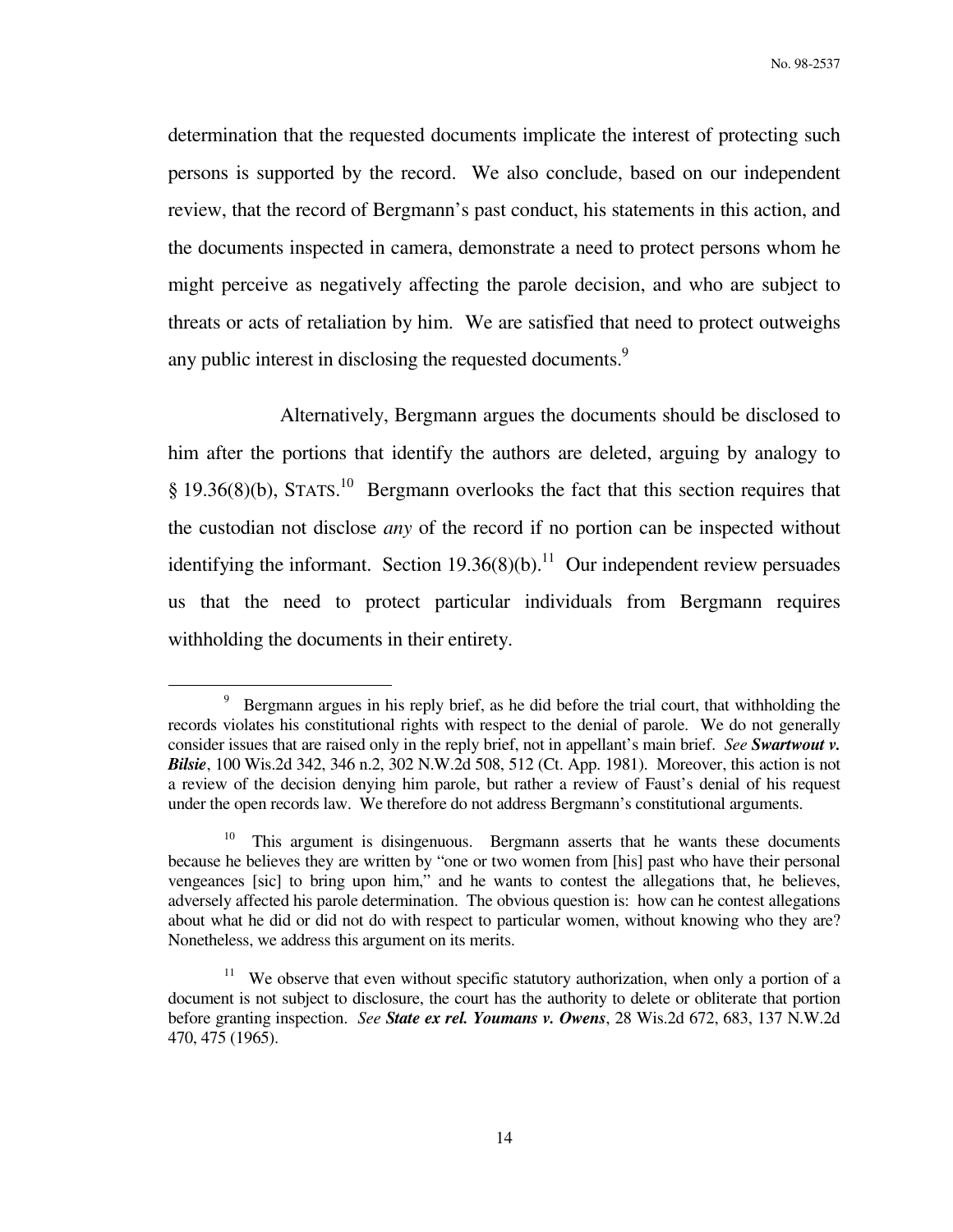### *Filing Fee*

 $\overline{a}$ 

 Bergmann contends he is entitled to reimbursement of \$69.82 because, under § 814.29(3)(b), STATS., 1995-96, the court could order payment of no greater amount than that in his account on May 15,  $1998$ <sup>12</sup>. The State responds that § 814.29(3), 1995-96, did not limit the amount the court may order to be deducted. It also argues that under WIS. ADM. CODE  $\S$  DOC 309.49(4)(e), funds in an inmate's account may be used to satisfy claims reduced to judgment, thus permitting the funds in Bergmann's account to be used to pay the amount ordered by the court.

 The issue presented is one of statutory construction. This is a question of law, which we review de novo. *State v. Setagord*, 211 Wis.2d 397, 406, 565 N.W.2d 506, 509 (1997). The purpose of statutory interpretation is to discern the intent of the legislature. *Id.* To do so, we first consider the language of the statute. If the language of the statute clearly and unambiguously sets forth the legislative intent, we apply that to the case at hand and do not look beyond the statutory language to ascertain its meaning. *Id.* A statute is ambiguous when it is capable of being understood in two or more different senses by reasonably wellinformed persons. *Id.* at 406, 565 N.W.2d at 510. However, a statute is not rendered ambiguous merely because the parties disagree as to its meaning. *Id.* 

Section  $814.29(1)(a)$ , STATS., 1995-96, permitted a person to commence an action without paying any service or filing fee based upon a finding

<sup>&</sup>lt;sup>12</sup> Section 814.29, STATS., was amended by 1997 Wis. Act 133, §§ 34-36 as it relates to actions filed by prisoners, effective September 1, 1998.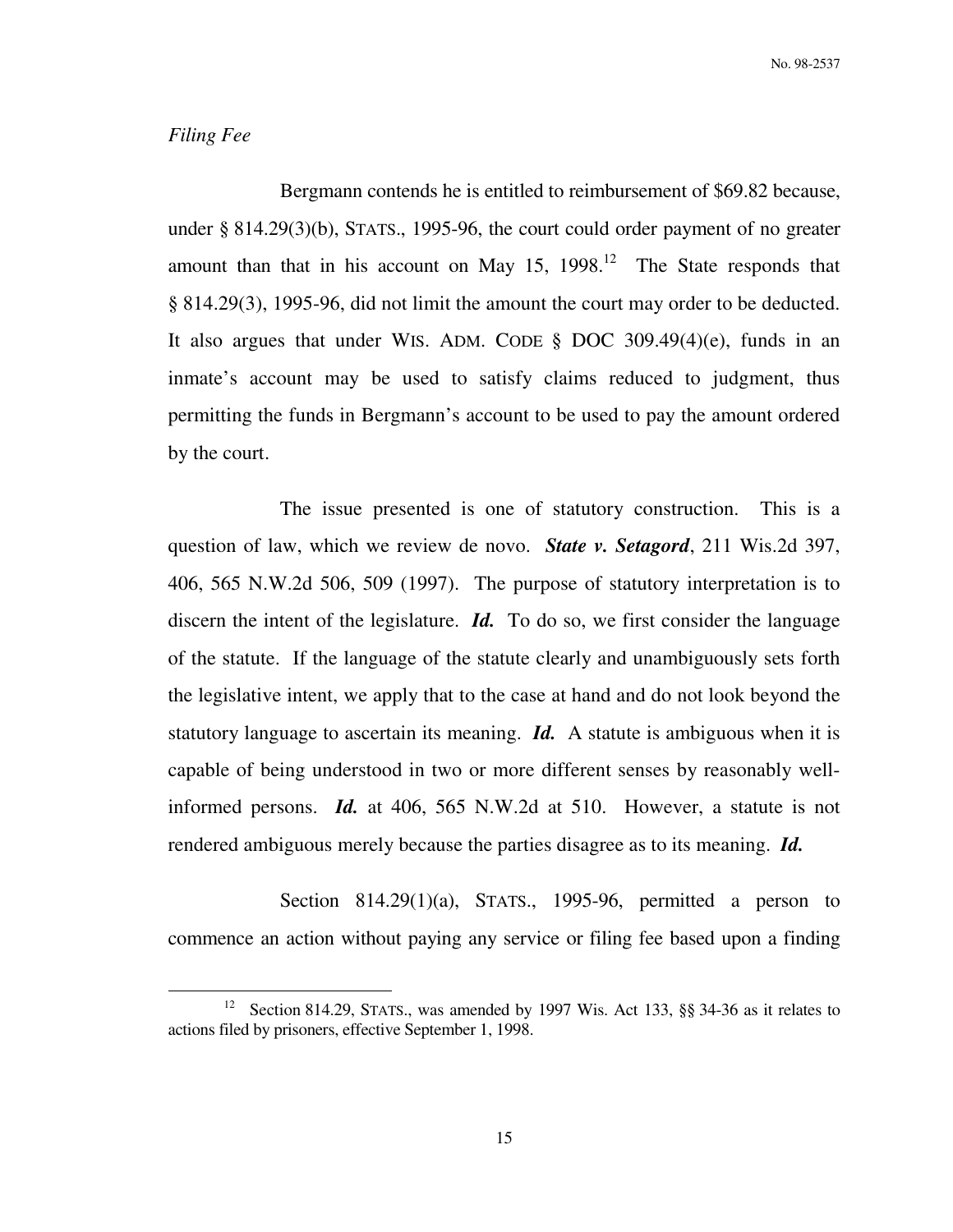and order of the court that, because of poverty, the person was unable to pay the costs of the action or the proceeding. Subsection (2) authorized the court to "later require the payment of, or the giving of security for, costs, fees and service if the court determines that the person no longer meets any of the requirements under subsec. (1)." Paragraph (3)(b) provided:

> (b) If the affiant is a prisoner, as defined in s. 46.011 (2), or a person confined in a federal correctional institution located in this state, a request for leave to commence or defend an action, proceeding, writ of error or appeal without being required to pay fees or costs or to give security for costs constitutes consent as provided in par. (a), and, if the judgment is in favor of the opposing party, constitutes consent for the court to order the institution to deduct the unpaid fees and costs, including attorney fees listed in par. (a), from the amount in the inmate's account at the time the judgment was rendered.

 The trial court in this case did enter an order finding Bergmann indigent and permitting him to file this action without paying the service or filing fees. It did not subsequently determine that Bergmann no longer met the indigency requirements. Both the court's order entered May 15, 1998, and its order entered July 1, 1998, directed the institution in which Bergmann is incarcerated to deduct \$120 from his account and send it to the Dane County Clerk of Courts for payment of the filing fee.

 We conclude that the relevant language in § 814.29, STATS., 1995- 96, is not ambiguous: when a trial court has determined that a prisoner is indigent and entered an order waiving fees and costs, unless it subsequently determines that the person no longer meets the indigency requirements, it may order payment of the unpaid fees and costs only pursuant to para. (3)(b). Under the plain language of this paragraph, the court may order the institution to deduct the unpaid fees and costs from the amount in the inmate's account "at the time the judgment was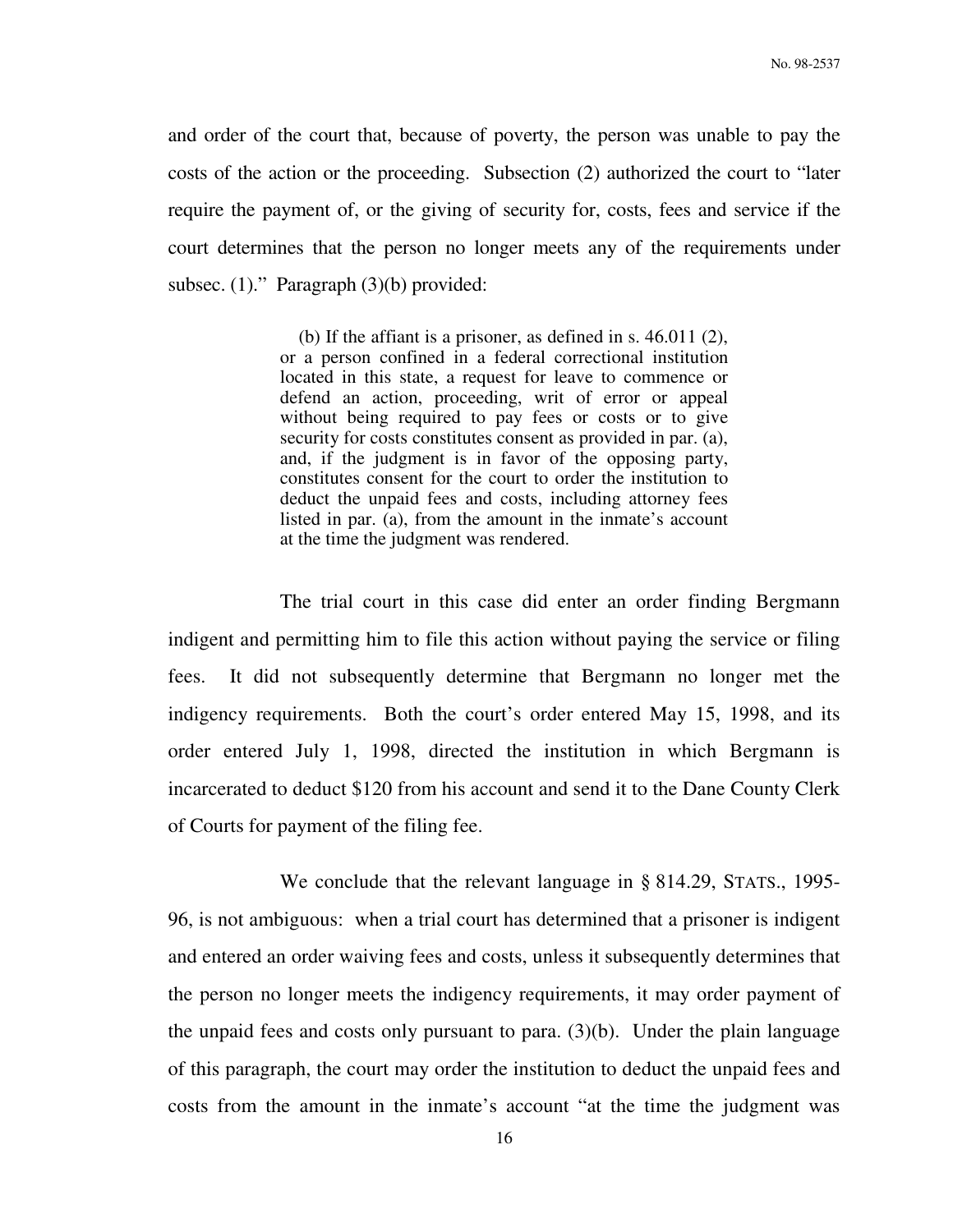rendered." There is no authority in § 814.29, 1995-96, for the trial court to order the institution to send the clerk of courts the full amount of the filing fee, without regard to the amount in the inmate's account at the time the judgment was rendered.

 The Department of Correction's administrative rule to which the State refers is, on its face, plainly inapplicable. WISCONSIN ADM. CODE § DOC 309.48 establishes the procedure "for inmate requests for disbursement of general account funds." WISCONSIN ADM. CODE § DOC 309.49 establishes criteria to be applied by the institution in responding to those requests. WISCONSIN ADM. CODE § DOC 309.49(4)(e) provides that disbursements in excess of a specified amount may be authorized "[t]o pay creditors' claims acknowledged in writing by the inmate and claims reduced to judgment. Such disbursements require approval by the superintendent. If necessary, the claims may be verified." The procedures and criteria established in WIS. ADM. CODE §§ DOC 309.48 and 309.49 relate to requests by the inmate for disbursement from his or her general account funds. It has no application to this situation, where Bergmann is not requesting a withdrawal from his account. This regulation cannot reasonably be interpreted to increase a court's authority beyond that specified in § 814.29(3)(b), STATS., 1995- 96.

Bergmann asserts that the "time the judgment was rendered" was May 15, 1998, the date on which the court both rendered and entered<sup>13</sup> the

<sup>&</sup>lt;sup>13</sup> A judgment is rendered on the date it is signed by the judge or by the clerk at the judge's written direction and entered when it is filed in the office of the clerk of court. Section 806.06(1)(a) and (b), STATS.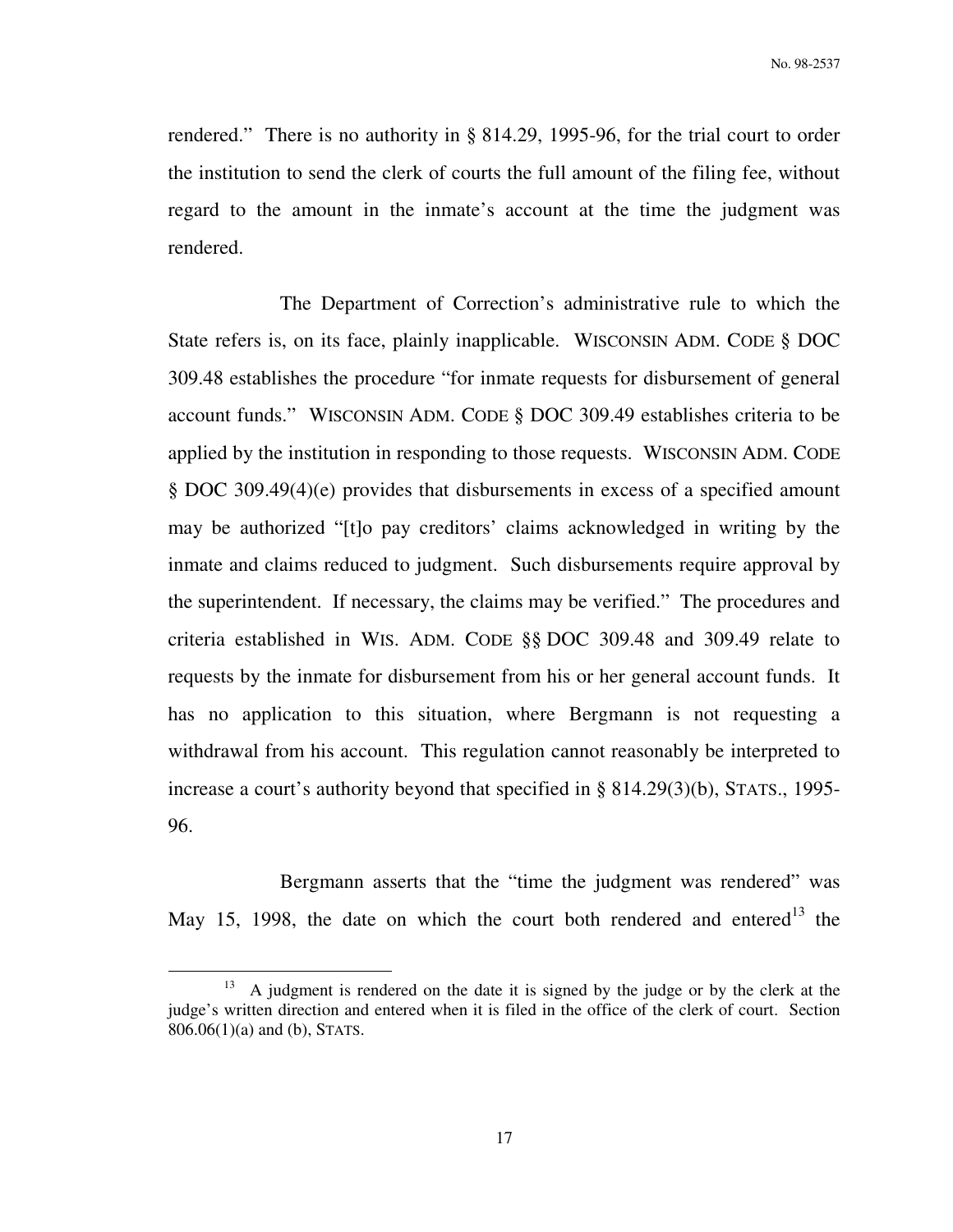No. 98-2537

decision and order in which it directed the institution to deduct the sum of \$120 from Bergmann's inmate account. Bergmann attached materials to his motion for reimbursement indicating that the amount in his account on that date was  $$50.18<sup>14</sup>$ The order denying this motion did not explain the denial or make any findings. The State does not argue that, if we interpret the statute as Bergmann contends, we may not accept Bergmann's submission as evidence of what was in his account on May 15, 1998. Nor does the State argue that we should use July 1, 1998, or any date other than May 15, 1998, as the date on which "judgment was rendered." (July 1, 1998, was the date on which the court rendered and entered a separate order directing the institution to deduct \$120 from Bergmann's account.) Finally, the State does not dispute Bergmann's assertion that \$120 was deducted and sent to the clerk of courts pursuant to the trial court's order. We consider the State's failure to dispute Bergmann's positions on these points to be concessions. *See State ex rel. Sahagian v. Young*, 141 Wis.2d 495, 500, 415 N.W.2d 568, 570 (Ct. App. 1987).

We therefore conclude that the court's authority under § 814.29(3)(b), STATS., 1995-96, was limited to entering an order directing the institution to deduct from Bergmann's general account on May 15, 1998, an amount of \$120, or whatever lesser amount was in the account on that date. Since the institution deducted and sent to the clerk of court \$69.82 more than it would have sent had the court entered the order authorized by § 814.29(3)(b), 1995-96, we direct the trial court to order the clerk of court to return that amount to the

<sup>&</sup>lt;sup>14</sup> He attached a copy of an "information request" form with a signature of "Bergmann" asking, "What was my regular acct. balance on 5-15-98?", and an initialed response stating "at end of day 5/15/98 it was \$50.18."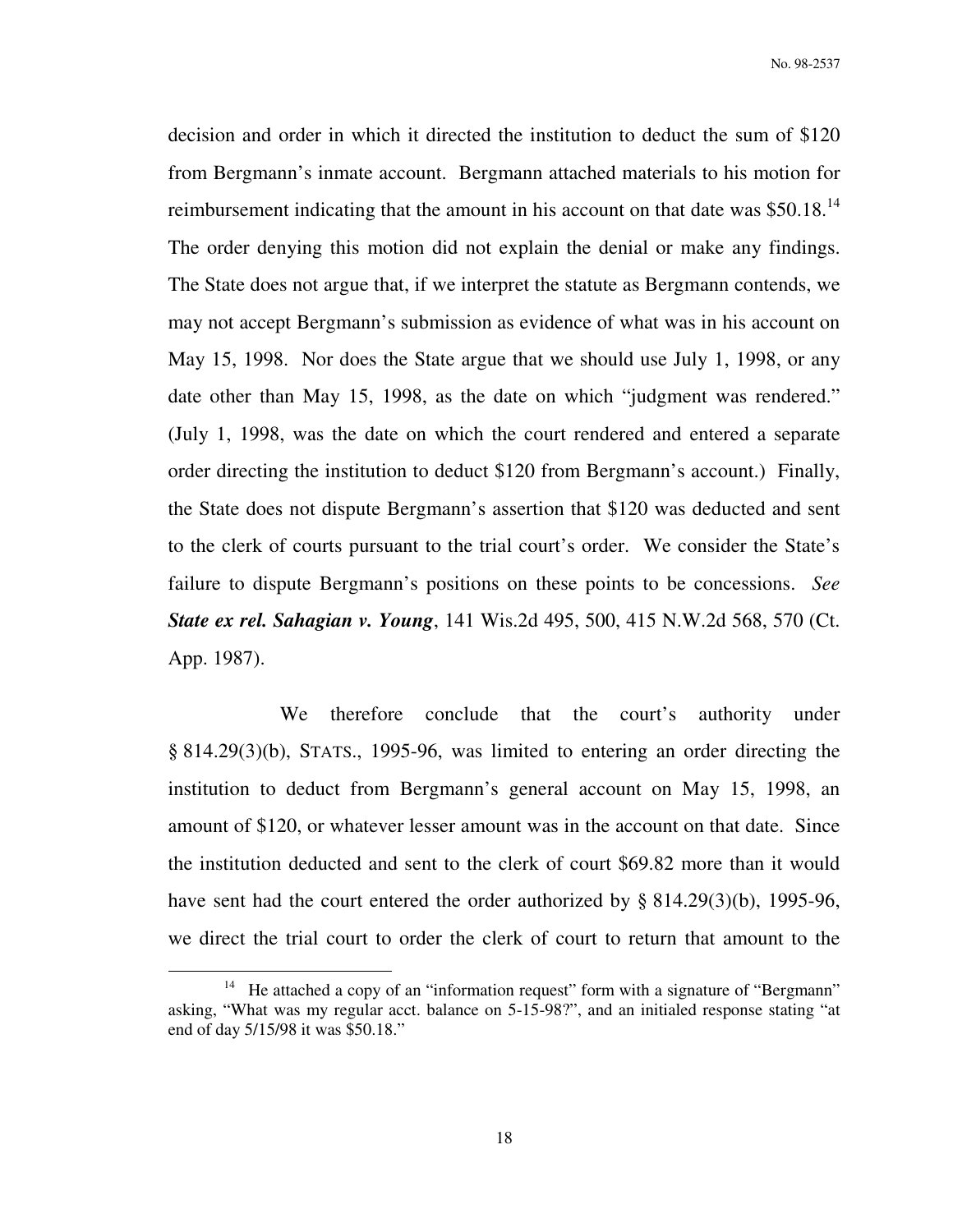institution in which Bergmann is incarcerated to be deposited in Bergmann's general account.

#### *Frivolousness, Improper Purpose*

 $\overline{a}$ 

 Bergmann argues that the trial court erroneously determined that his action was frivolous and filed for an improper purpose. He does not want that determination to be counted against him for purposes of § 801.02(7)(d), STATS., which provides:

> (d) If the prisoner seeks leave to proceed without giving security for costs or without the payment of any service or fee under s. 814.29, the court shall dismiss any action or special proceeding, including a petition for a common law writ of certiorari, commenced by any prisoner if that prisoner has, on 3 or more prior occasions, while he or she was incarcerated, imprisoned, confined or detained in a jail or prison, brought an appeal, writ of error, action or special proceeding, including a petition for a common law writ of certiorari, that was dismissed by a state or federal court for any of the reasons listed in s.  $802.05(3)(b)1$ . to  $4.15$  The

 (b) The court may dismiss the action or special proceeding under par. (a) without requiring the defendant to answer the pleading if the court determines that the action or special proceeding meets any of the following conditions:

1. Is frivolous, as determined under s. 814.025 (3).

 3. Seeks monetary damages from a defendant who is immune from such relief.

4. Fails to state a claim upon which relief may be granted.

<sup>&</sup>lt;sup>15</sup> Section 802.05(3), STATS., enacted by 1997 Wis. Act 133, § 14, provides:

 <sup>(</sup>a) A court shall review the initial pleading as soon as practicable after the action or special proceeding is filed with the court if the action or special proceeding is commenced by a prisoner, as defined in s.  $801.02(7)$  (a) 2.

 <sup>2.</sup> Is used for any improper purposes, such as to harass, to cause unnecessary delay or to needlessly increase the cost of litigation.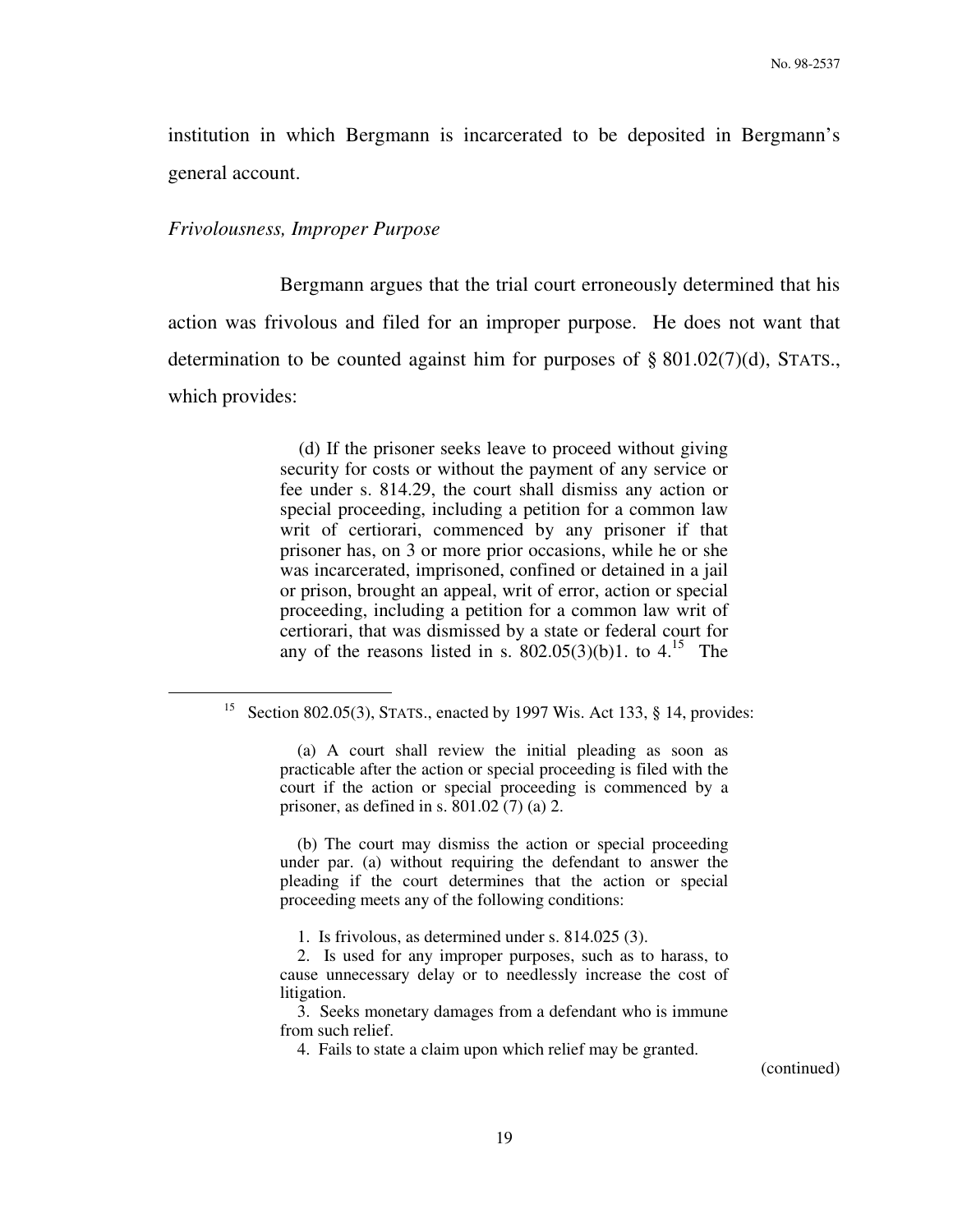court may permit a prisoner to commence the action or special proceeding, notwithstanding this paragraph, if the court determines that the prisoner is in imminent danger of serious physical injury.

*Id.* (footnote added). This was enacted by 1997 Wis. Act 133, § 12 and applies to "civil actions, special proceedings, injunctions and petitions for a common law writ of certiorari pending on the effective date," which was September 1, 1998. 1997 Wis. Act. 133, §§ 43 and 44.

 It appears that Bergmann is interpreting the trial court's statement on his "inappropriate use of the courts as a forum for his rantings, and his failure in this lawsuit to raise any legitimate objections to the denial of his Open Records request," as a determination within the meaning of § 802.05(3)(b), STATS. It is not clear to us whether the trial court did intend this. The court makes no reference to §§ 802.05 or 814.025, STATS. (costs upon frivolous claims and counterclaims). Immediately following the quoted statement the court cites § 814.29(3)(b), STATS., 1995-96, which, as we have discussed above, permitted the court to order the institution to deduct the unpaid fees and costs from the inmate's account at the time judgment was rendered, "if the judgment is in favor of the opposing party." There was no requirement under § 814.29(3)(b), 1995-96, that a court determine an action to be filed for any of the purposes under § 802.05(3)(b) before it could enter an order deducting the unpaid fees and costs from the inmate's account at the time judgment was rendered.

 The State in response does not discuss whether the court did make a determination that the action was filed for any reason listed in § 802.05(3),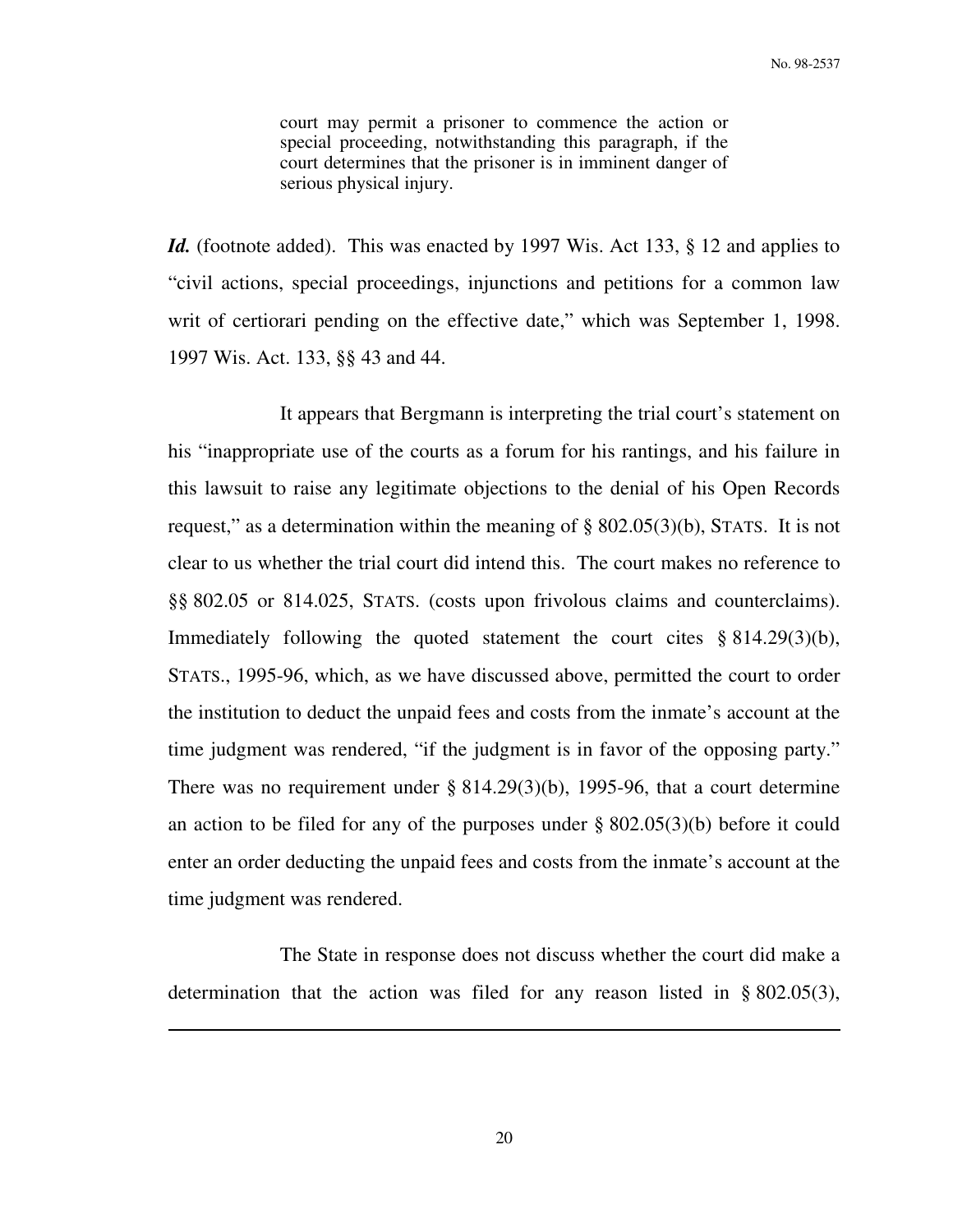STATS., and, if it did, whether that is correct. Instead, it briefly asserts that we have already concluded in our order dated November 13, 1998, relying on *Taylor v. Rock County Sheriff's Dept.*, 223 Wis.2d 134, 588 N.W.2d 356 (Ct. App. 1998), that 1997 Wis. Act 133 does not apply to Bergmann's appeal.

 In *Taylor*, we concluded that the procedures in 1997 Wis. Act 133, § 28 for commencing an appeal without prepayment of fees and for notification by this court of the Department of Justice when we determine that an appeal or supervisory writ proceeding is frivolous, *see* § 809.103(2), STATS., did not apply to a prisoner filing a notice of appeal on August 3, 1998. *Id.* at 135, 588 N.W.2d at 357. We reached this conclusion because the retroactivity provision of 1997 Wis. Act 133 refers to "civil actions, special proceedings, injunctions and petitions for a common law writ of certiorari pending on the effective date," but does not refer to "appeals." *Id.* at 136, 588 N.W.2d at 357. Relying on *Taylor*, on November 13, 1998, we entered an order in this appeal stating that Bergmann's appeal was not subject to the retroactive application of 1997 Wis. Act 133. (Bergmann filed his notice of appeal in the trial court on August 31, 1998.)<sup>16</sup>

 We construe the State's discussion of 1997 Wis. Act. 133 as a concession that any finding of frivolousness or improper purpose made by the trial court would not count toward the three or more prior occasions referred to in § 801.02(7)(d), STATS. Bergmann has presented us with no reason for addressing the trial court's comments on his inappropriate use of the court and failure to raise

<sup>&</sup>lt;sup>16</sup> We had previously ordered that Bergmann had to either pay the appellate filing fee of \$150 or file the documentation required for a fee waiver for an appeal under 1997 Wis. Act. 133, § 28; § 809.103, STATS. We subsequently vacated that order to permit us to reconsider it in light of *Taylor*. Our November 13, 1998 order then reinstated this appeal based on *Taylor*.